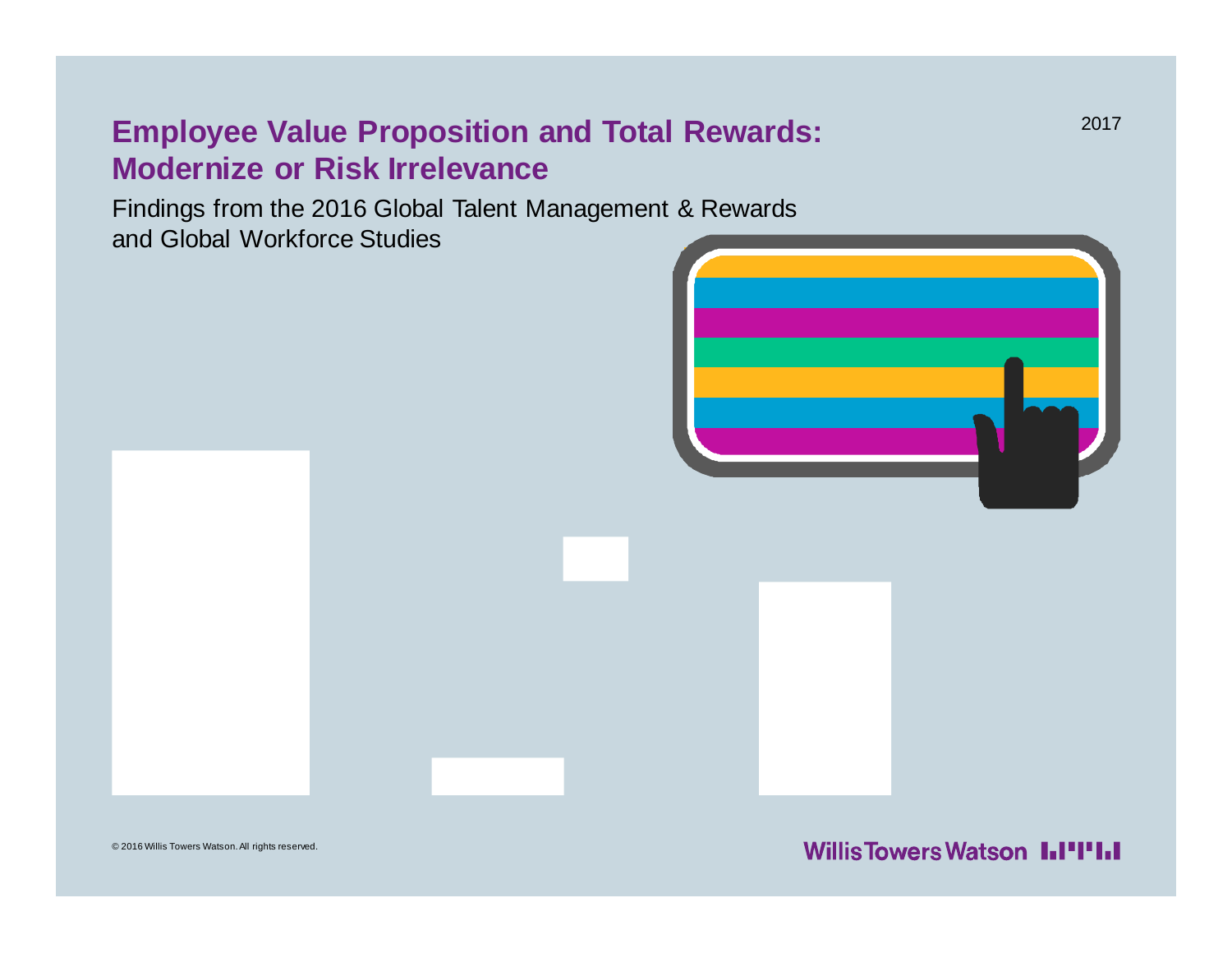### **About the 2016 studies**

#### **Global Talent Management & Rewards Study (TM&R)**

#### **Fielded April – June, 2016**

- 29 markets globally
- 2,004 employer respondents representing >21 million employees
- $\blacksquare$  21st annual survey

#### **Key topics covered:**

- **EXECUTE:** Attraction and retention drivers
- Talent mobility and challenges
- EVP and total rewards
- **Exercise Leader and manager** effectiveness
- Career management
- **Performance management**
- Pay for performance

#### **Global Workforce Study (GWS)**

#### **Fielded April – May, 2016**

- § 29 markets globally
- § >31,000 employee respondents

#### **Key topics covered:**

- § Attraction and retention drivers
- § Drivers of sustainable engagement
- **Leader and manager** effectiveness
- § Career management
- Performance management
- § Health, stress, wellness
- **Communication**

#### **2016 Global TM&R Study**



 $\blacksquare$  Asia Pacific  $\blacksquare$  EMEA  $\blacksquare$  Latin America  $\blacksquare$  North America

**Number of participants (U.S. middle market): GWS: 1,063 TM&R: 149**

© 2016 Willis Towers Watson. All rights reserved. Proprietary and Confidential. For Willis Towers Watson and Willis Towers Watson client use only. **2008 Watson and Willis Towers Watson 2009 Willis Towers Watson 1.1'''1.1 2**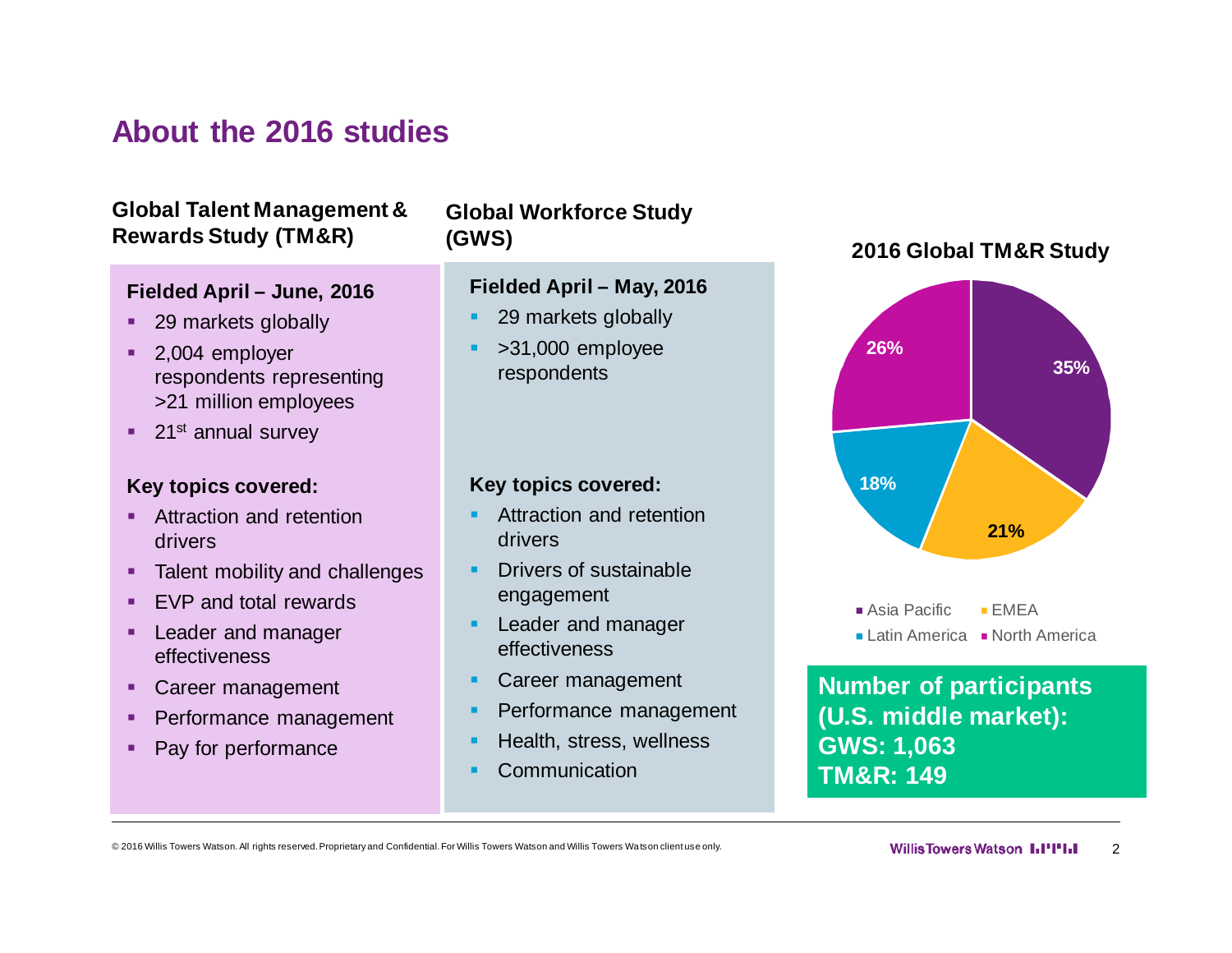#### **Setting the Stage**

**The Modernization Agenda** Getting it right

**Effective Leaders are Critical to a Compelling EVP**

**Addressing the Work Component of the EVP** Employers need to focus on workplace stress and wellness

**Achieving Effective Performance Management**

**Implications for Total Rewards**

**Future of Work** Effective management of work types, channels and options is part of the modernization agenda

**Conclusion**

**Additional Information**

© 2016 Willis Towers Watson. All rights reserved. Proprietary and Confidential. For Willis Towers Watson and Willis Towers Watson client use only. **The and all all and Secure 2016 Willis Towers Watson 1.1'''1.1 3**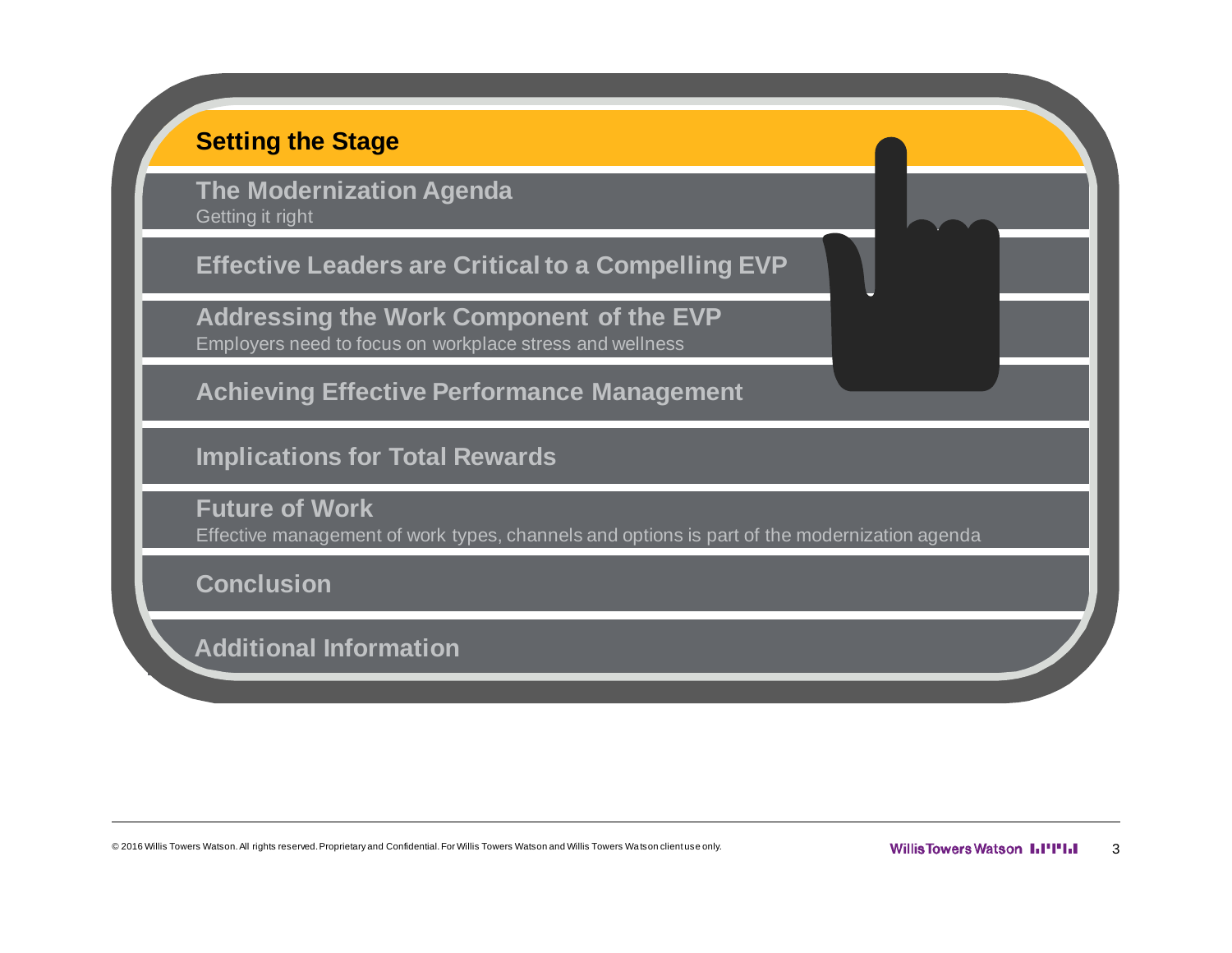### **Modernization, relevance and what's at stake**

Creates increased pressure and stress on the workforce and a whole new definition of what it means to be a leader

#### **Market trend/reality**



© 2016 Willis Towers Watson. All rights reserved. Proprietary and Confidential. For Willis Towers Watson and Willis Towers Watson client use only. **Ally and ally account of the Continuity of the Confidential.** Towers Watso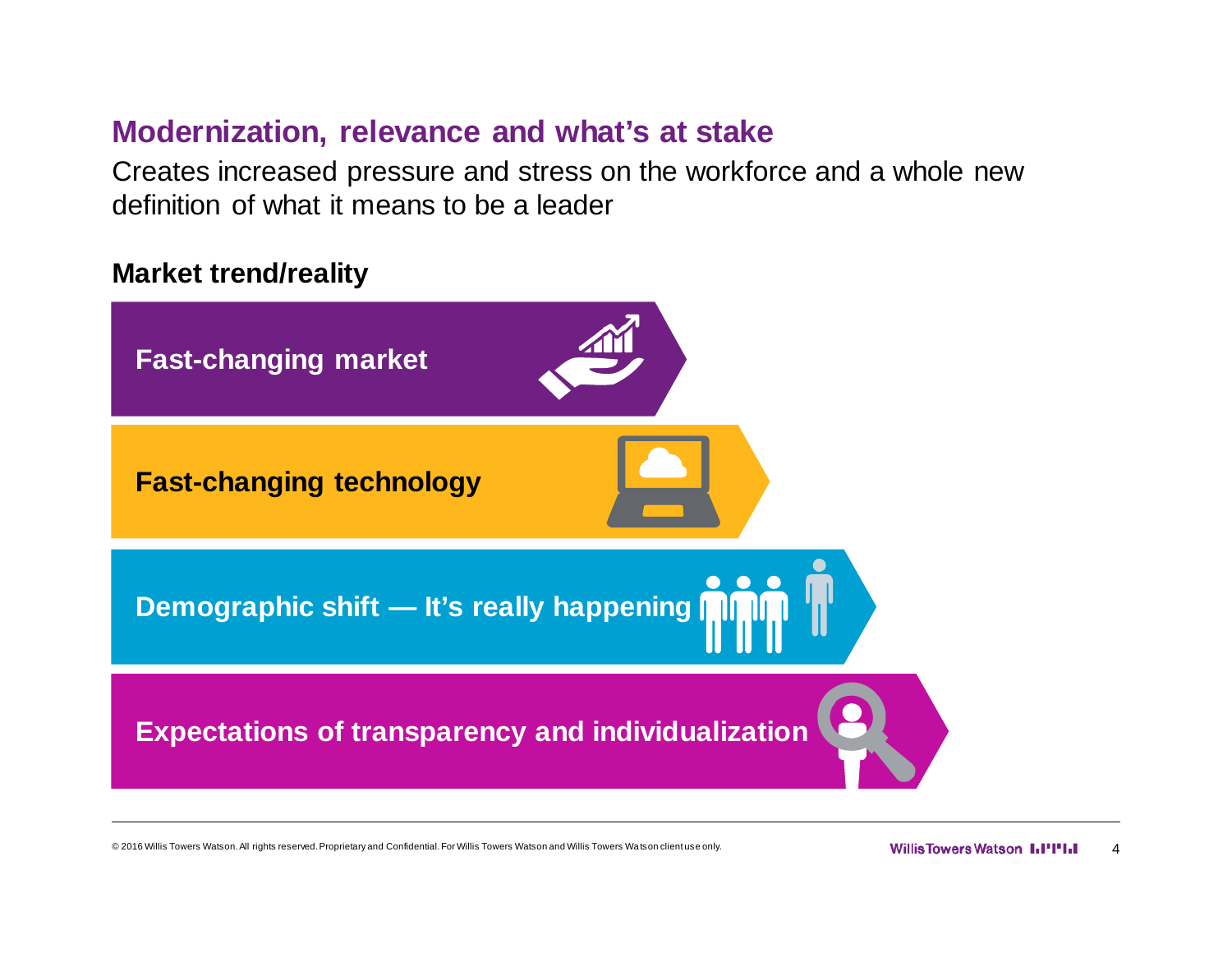#### **Setting the Stage**

**The Modernization Agenda** Getting it right

**Effective Leaders are Critical to a Compelling EVP**

**Addressing the Work Component of the EVP** Employers need to focus on workplace stress and wellness

**Achieving Effective Performance Management**

**Implications for Total Rewards**

**Future of Work** Effective management of work types, channels and options is part of the modernization agenda

**Conclusion**

**Additional Information**

© 2016 Willis Towers Watson. All rights reserved. Proprietary and Confidential. For Willis Towers Watson and Willis Towers Watson client use only. The manufacture only. **Willis Towers Watson 1.1''1.1**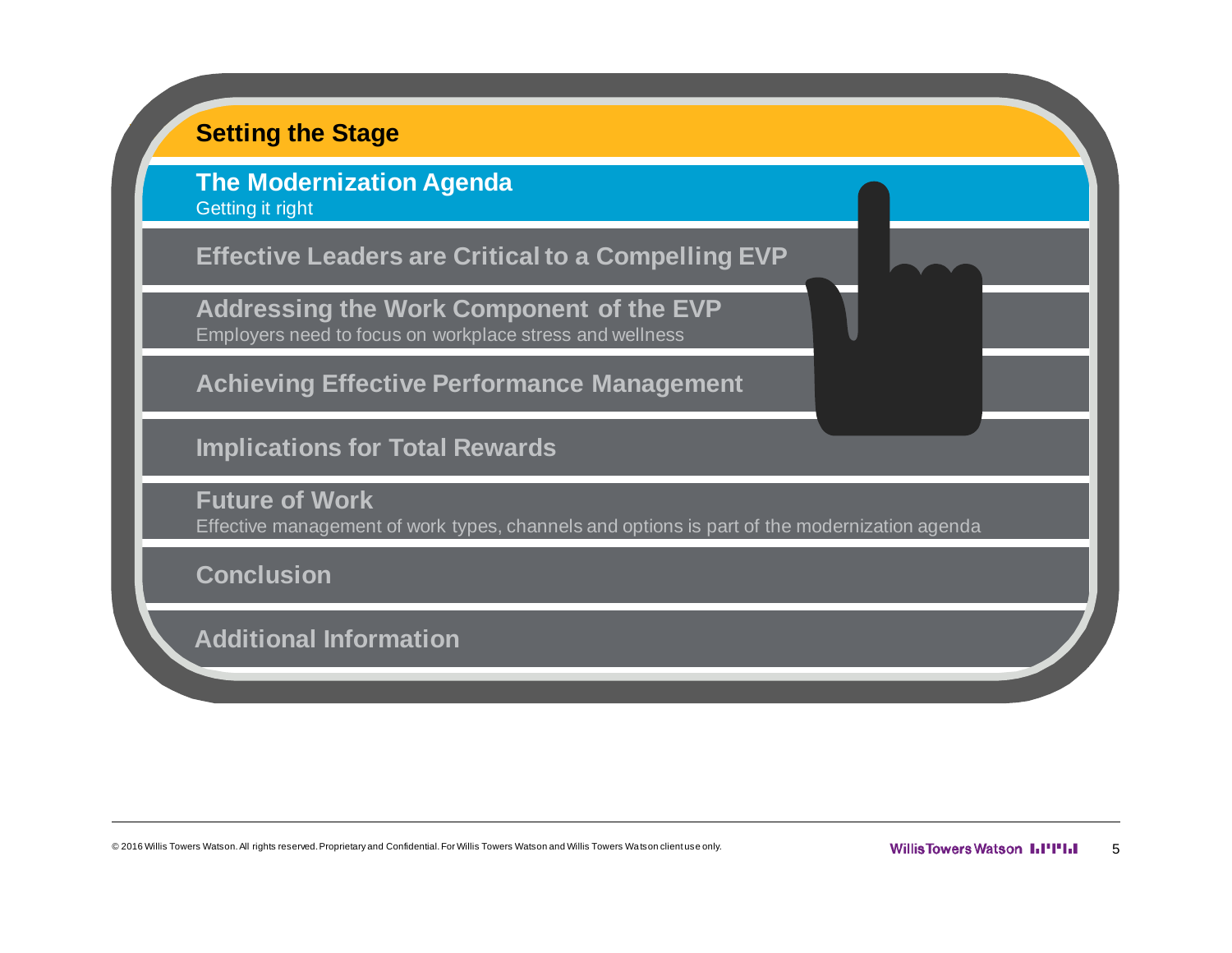# **Getting it right starts with understanding the top drivers of attraction**

#### **Comparing top drivers of attraction**

| <b>Rank</b>  | <b>Employee view --</b><br><b>U.S. middle market</b> | <b>Employer view --</b><br><b>U.S. middle market</b>                  | <b>Employee view -</b><br><b>Global</b>                | <b>Employer view -</b><br><b>Global</b>                |  |
|--------------|------------------------------------------------------|-----------------------------------------------------------------------|--------------------------------------------------------|--------------------------------------------------------|--|
| 1            | Base pay/salary                                      | Organization's mission,<br>vision and values                          | Base pay/salary                                        | Career advancement<br>opportunities                    |  |
| $\mathbf{2}$ | Job security                                         | Challenging work                                                      | Job security                                           |                                                        |  |
| 3            | Opportunities to learn<br>new skills                 | Career advancement<br>opportunities                                   | Career advancement<br>opportunities                    | Reputation of organization<br>as a great place to work |  |
| 4            | Career advancement<br>opportunities                  | Reputation of organization<br>as a great place to work                | Challenging work                                       | Challenging work                                       |  |
| 5            | Challenging work                                     | Ability to have a real impact<br>on the organization's<br>performance | Opportunities to learn<br>new skills                   | Job security                                           |  |
| 6            | Length of commute                                    | Base pay/salary                                                       | Reputation of organization<br>as a great place to work | Organization's mission,<br>vision and values           |  |
| 7            | Health care and<br>wellness benefits                 | Health care and<br>wellness benefits                                  | Health care and<br>wellness benefits                   | Opportunities to learn<br>new skills                   |  |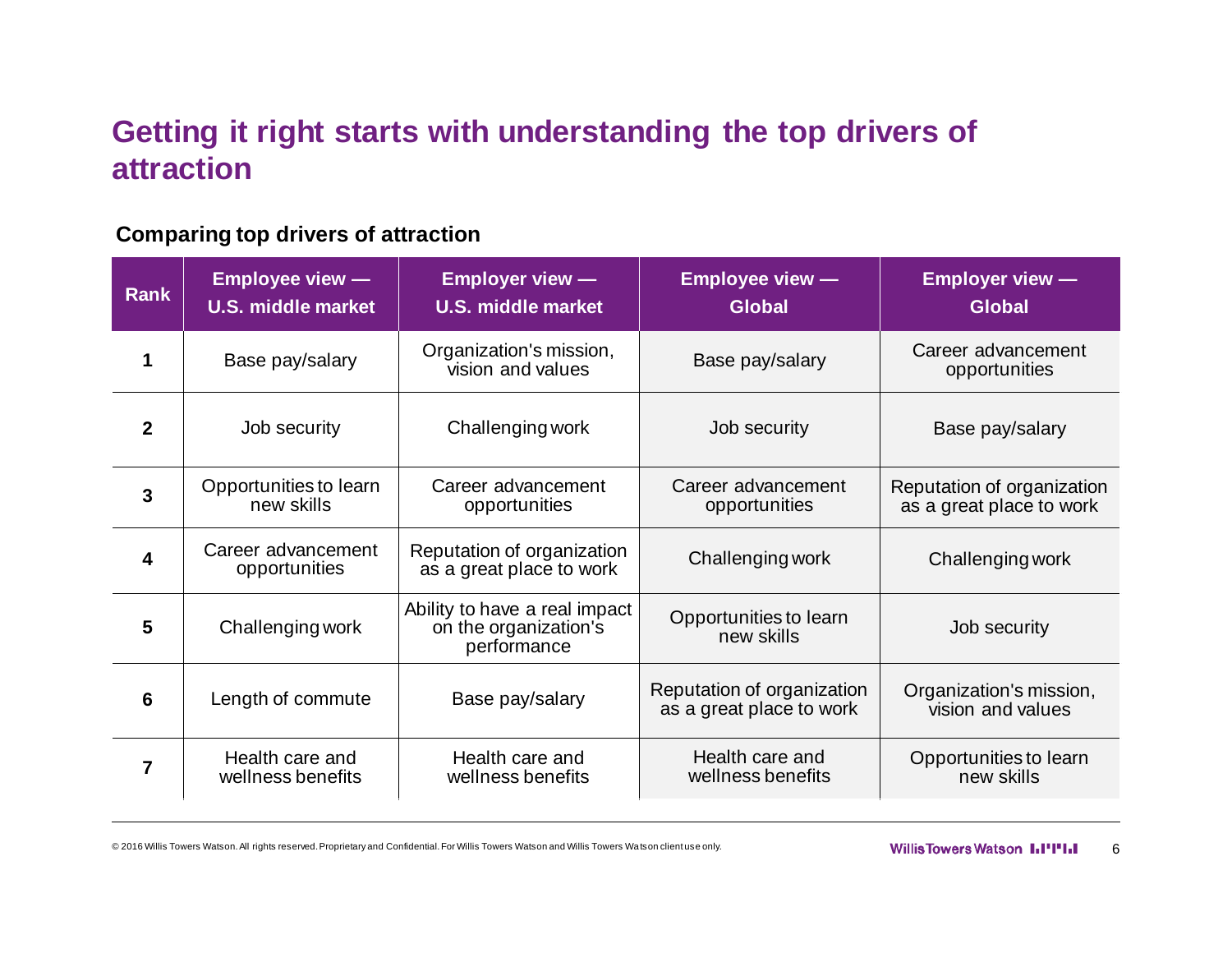# **You also need to understand why employees would choose to leave your organization**

#### **Comparing top drivers of retention**

| <b>Rank</b>             | <b>Employee view —</b><br><b>U.S. middle market</b> | <b>Employer view —</b><br><b>U.S. middle market</b> | <b>Employee view —</b><br><b>Global</b>   | <b>Employer view -</b><br><b>Global</b>                                  |
|-------------------------|-----------------------------------------------------|-----------------------------------------------------|-------------------------------------------|--------------------------------------------------------------------------|
| 1                       | Base pay/salary                                     | Career advancement<br>opportunities                 | Base pay/salary                           | Career advancement<br>opportunities                                      |
| $\overline{2}$          | Career advancement<br>opportunities                 | Relationship with<br>supervisor/manager             | Career advancement<br>opportunities       | Base pay/salary                                                          |
| 3                       | Job security                                        | Base pay/salary                                     | Physical work environment                 | Relationship with<br>supervisor/manager                                  |
| $\overline{\mathbf{4}}$ | Opportunities to learn new<br>skills                | Ability to manage work-<br>related stress           | Job security                              | Ability to manage work-<br>related stress                                |
| 5                       | Trust/Confidence in senior<br>leadership            | Flexible work arrangements                          | Ability to manage work-<br>related stress | Opportunities to learn new<br>skills                                     |
| 6                       | Ability to manage work-<br>related stress           | Trust/Confidence in senior<br>leadership            | Relationship with<br>supervisor/manager   | Flexible work<br>arrangements                                            |
| 7                       | Length of commute                                   | Opportunities to learn new<br>skills                | leadership                                | Trust/Confidence in senior Short-term incentives (e.g.,<br>annual bonus) |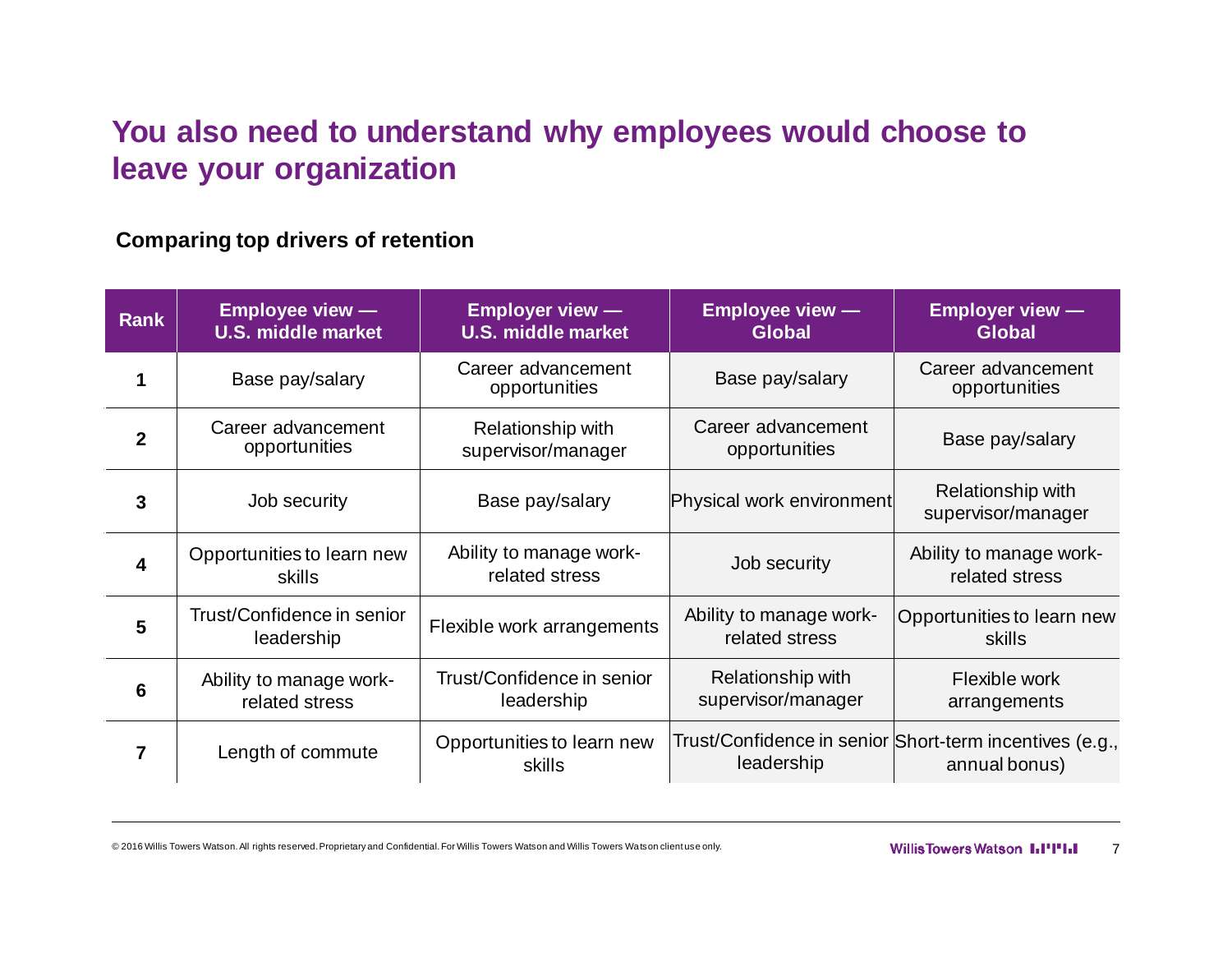# **To achieve desired outcomes, companies must address the drivers of sustainable engagement**

| <b>Sustainable Engagement Drivers</b> |                                   |                                   |                                   |  |  |  |  |
|---------------------------------------|-----------------------------------|-----------------------------------|-----------------------------------|--|--|--|--|
| <b>Rank</b>                           | $2016 -$<br>U.S. middle market    | $2016$ - Global                   | $2014$ - Global                   |  |  |  |  |
| 1                                     | Senior Leadership                 | Senior Leadership                 | Senior Leadership                 |  |  |  |  |
| $\mathbf{2}$                          | <b>Clear Goals and Objectives</b> | <b>Clear Goals and Objectives</b> | <b>Clear Goals and Objectives</b> |  |  |  |  |
| $\mathbf{3}$                          | <b>Workload and Flexibility</b>   | Supervision                       | <b>Workload and Flexibility</b>   |  |  |  |  |
| 4                                     | Image and Integrity               | Image and Integrity               | Image and Integrity               |  |  |  |  |
| 5                                     | Supervision                       | <b>Workload and Flexibility</b>   | Empowerment                       |  |  |  |  |

#### **What is Sustainable Engagement?**

- **Engagement** Rational, emotional and behavioral attachment to the company
- **Enablement** A local work environment that supports productivity and performance
- **Energy** Individual physical, interpersonal and emotional well-being at work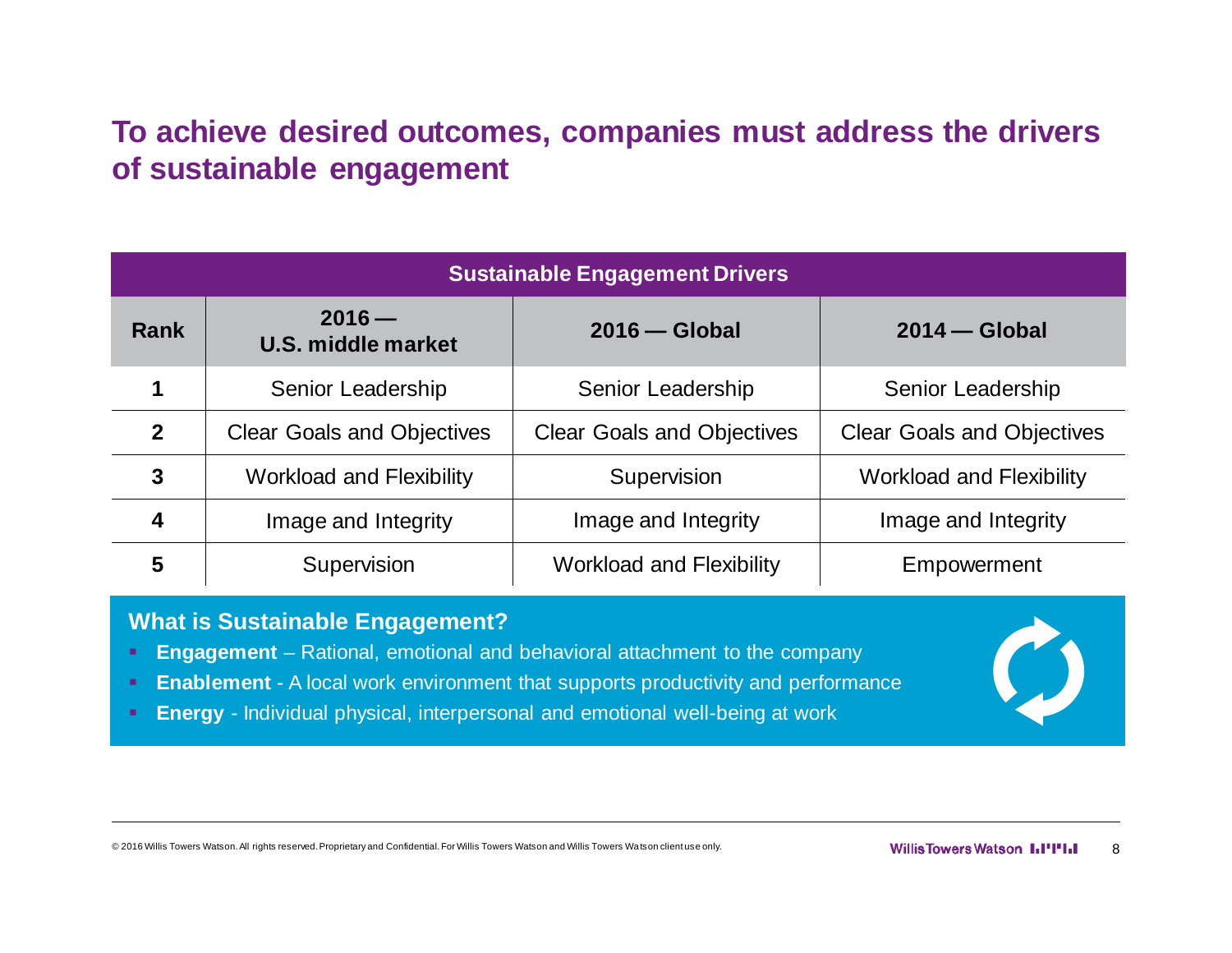#### **Setting the Stage**

**The Modernization Agenda** Getting it right

**Effective Leaders are Critical to a Compelling EVP**

**Addressing the Work Component of the EVP** Employers need to focus on workplace stress and wellness

**Achieving Effective Performance Management**

**Implications for Total Rewards**

**Future of Work** Effective management of work types, channels and options is part of the modernization agenda

**Conclusion**

**Additional Information**

© 2016 Willis Towers Watson. All rights reserved. Proprietary and Confidential. For Willis Towers Watson and Willis Towers Watson client use only. The manufacture only. Nillis Towers Watson 1.1'''1.1 9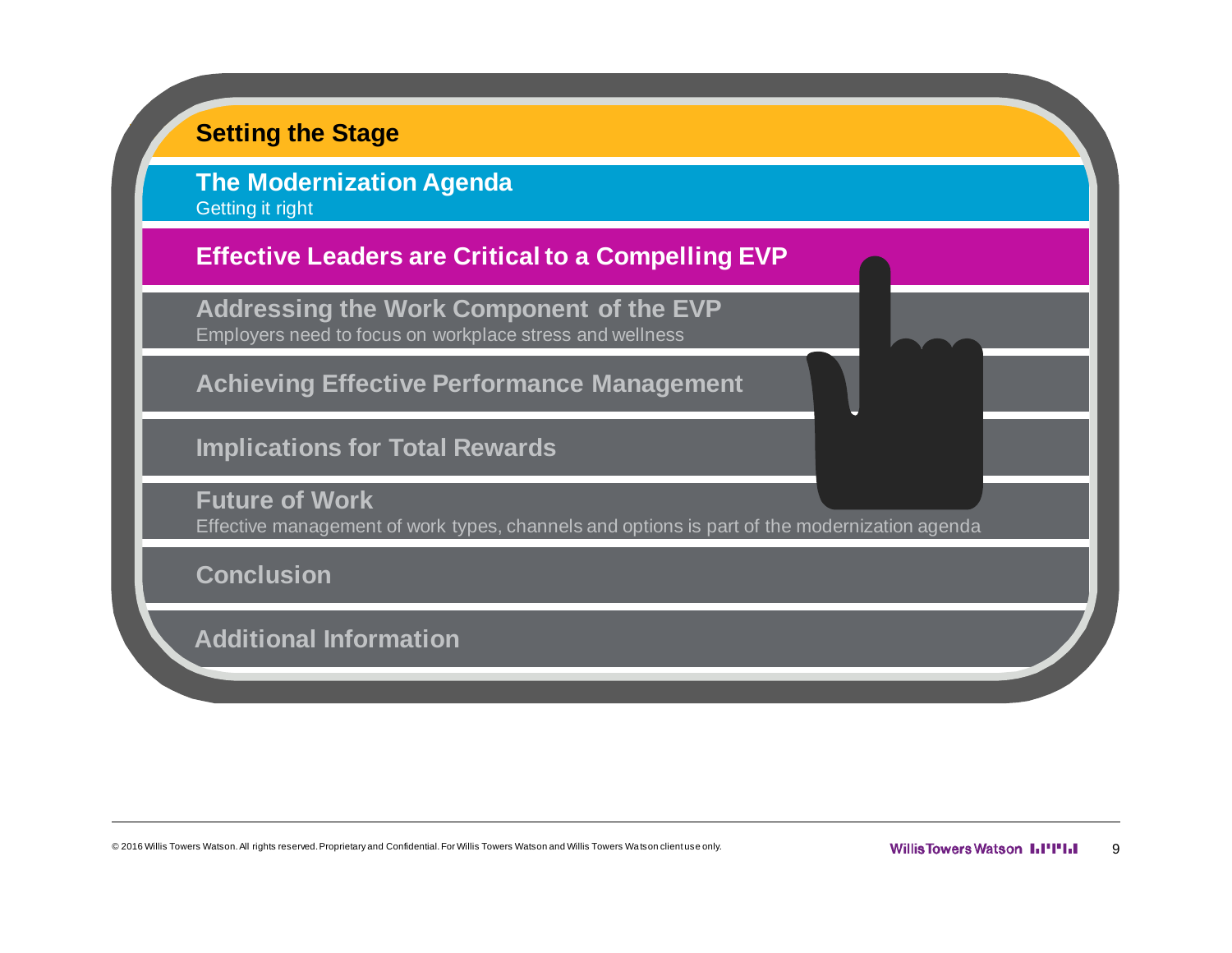#### **In the modernization agenda, we (re)define the term "leader"**

However, what the leader leads is dependent on the role within the organization

# **In simplest terms, a leader is someone who leads —**

not necessarily a specific role or title (e.g., a manager or executive)

#### **Manager Executive**

#### **The manager-leader:**

- Makes sure things are done right
- **Engages others in getting the work done every day**
- **Manages the work/outcomes while leading others**
- Creates a local environment for success and fulfillment

#### **The executive-leader:**

- Makes sure the right things are done
- § Engages others in building and driving the business
- Leads others while managing outcomes/results
- § Fosters a broad culture of success and fulfillment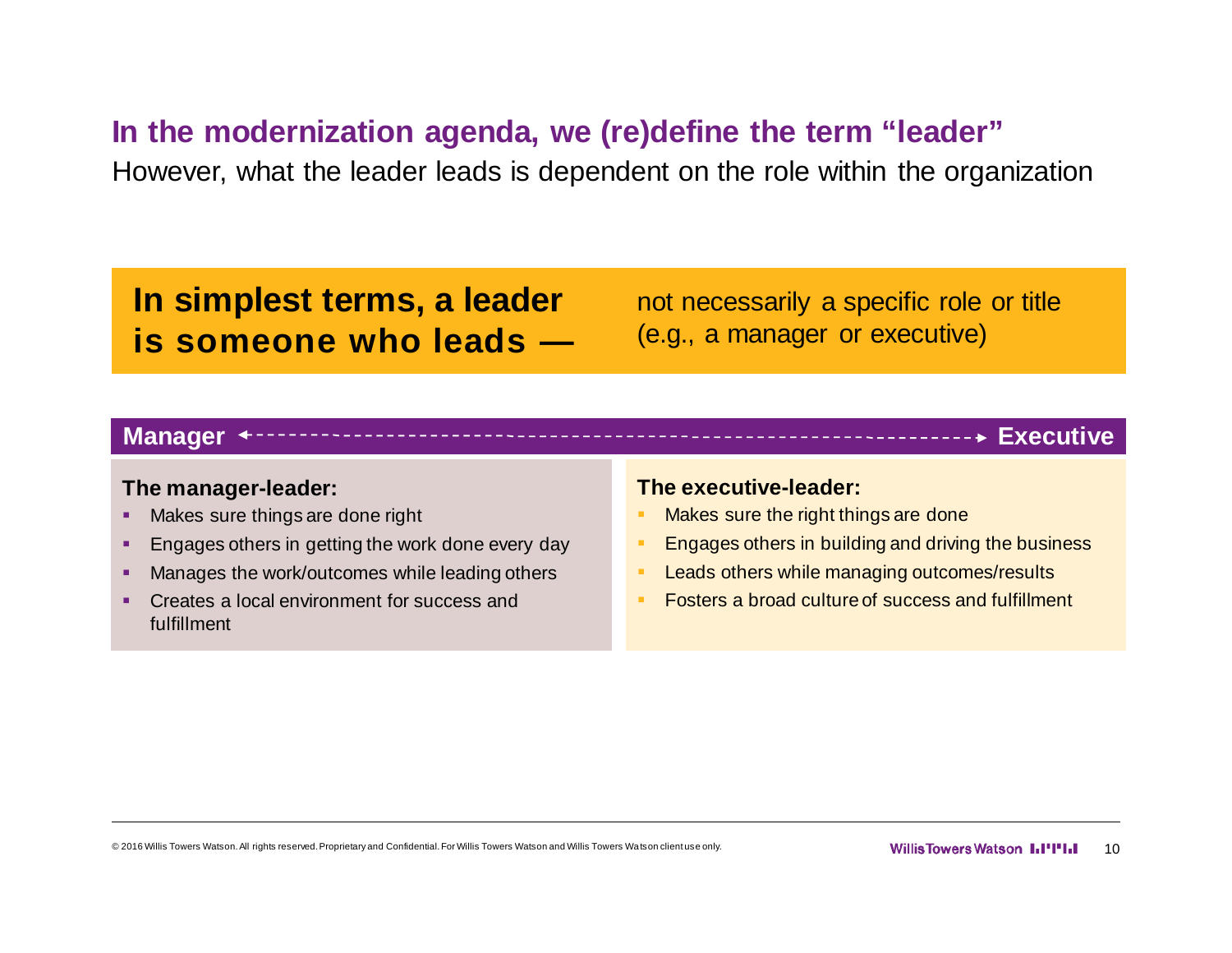# **So what are companies doing around leadership development?**

Overall there is room for improvement



#### **In U.S. middle market:**

- § **55%** of organizations agree or strongly agree that they develop leaders who will be able to meet changing business needs
- **49%** report that they make effective use of a leadership competency model
- § **47%** currently have and **34%** plan to add leadership development technology in the next year or two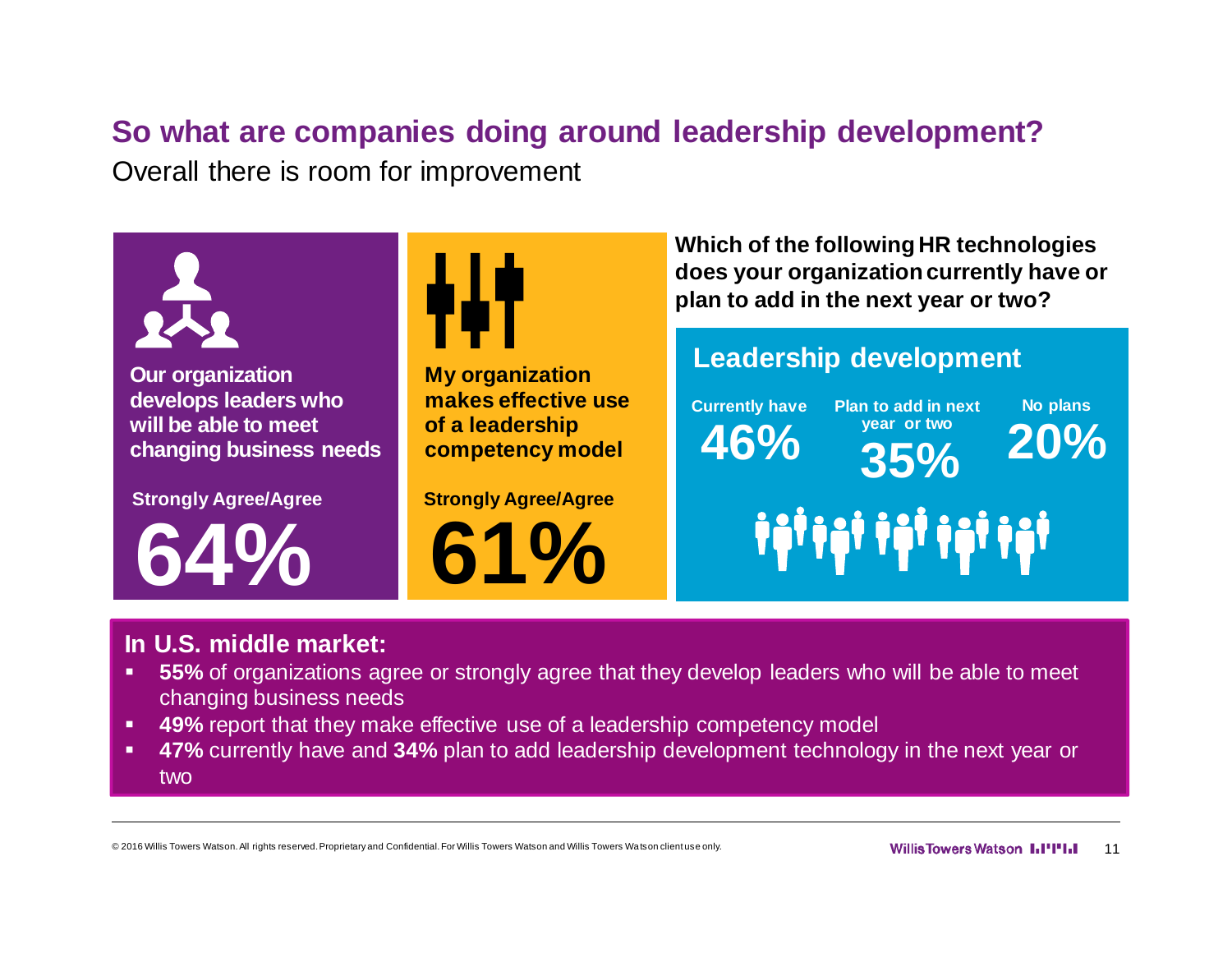### **Employees give senior leadership low marks on key aspects of their role**

|                                                                                                  | <b>Percent favorable</b>     |               |  |
|--------------------------------------------------------------------------------------------------|------------------------------|---------------|--|
| <b>Item</b>                                                                                      | <b>U.S. middle</b><br>market | <b>Global</b> |  |
| How would you rate the job that senior leadership is doing to:                                   |                              |               |  |
| <b>Grow the Business</b>                                                                         | 58%                          | 52%           |  |
| <b>Manage Costs</b>                                                                              | 54%                          | 47%           |  |
| <b>Develop Future Leaders</b>                                                                    | 42%                          | 39%           |  |
| Senior leadership behaves consistently with the organization's core values                       | <b>56%</b>                   | 52%           |  |
| I believe the information I receive from senior leadership                                       | 55%                          | <b>50%</b>    |  |
| I have trust and confidence in the job being done by the senior leadership<br>of my organization | 49%                          | 48%           |  |
| Senior leadership at my organization has a sincere interest in employees'<br>well-being          | <b>50%</b>                   | 44%           |  |

**Fewer than half (42%)** of the next generation of leaders think their organization does a good job of developing future leaders

© 2016 Willis Towers Watson. All rights reserved. Proprietary and Confidential. For Willis Towers Watson and Willis Towers Watson client use only. The mannough and Willis Towers Watson 1.1"1.1" 12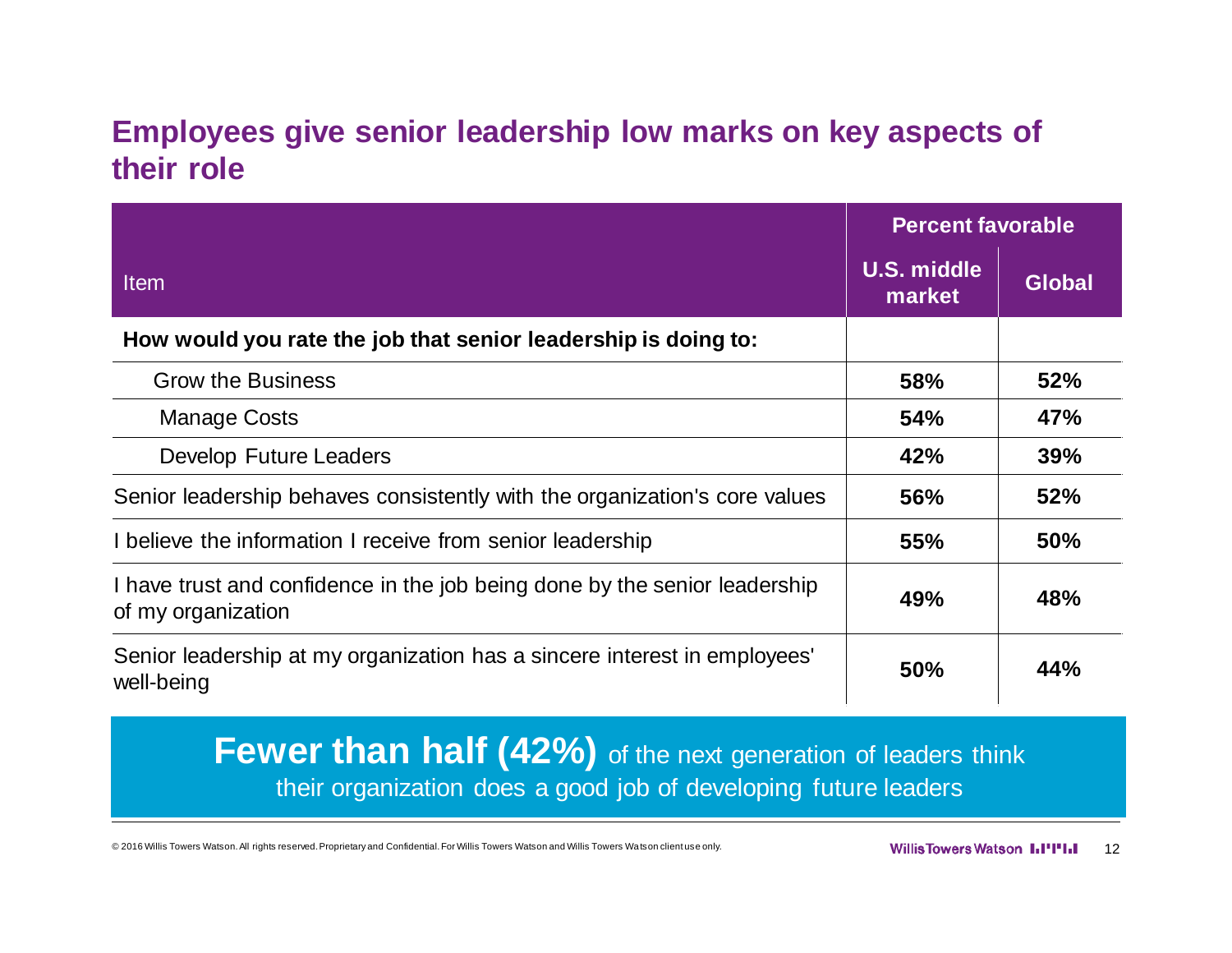# **Employees give their immediate managers better marks than senior leaders**

Given the importance of managers, there is still room for improvement

|                                                                              |                              | <b>Employee view</b> |  |  |  |
|------------------------------------------------------------------------------|------------------------------|----------------------|--|--|--|
| My immediate supervisor/manager:                                             | <b>U.S. middle</b><br>market | <b>Global</b>        |  |  |  |
| Treats me with respect                                                       | 80%                          | 72%                  |  |  |  |
| Assigns tasks suited to my skills and abilities                              | <b>77%</b>                   | 66%                  |  |  |  |
| Clearly communicates goals and assignments                                   | 58%                          | 55%                  |  |  |  |
| Encourages new ideas and new ways of doing things                            | 56%                          | 54%                  |  |  |  |
| Listens carefully to different points of view before<br>reaching conclusions | 58%                          | 54%                  |  |  |  |
| Helps remove obstacles to doing my job well                                  | 57%                          | 52%                  |  |  |  |
| Is effective at differentiating performance between high and low performers  | 56%                          | 52%                  |  |  |  |
| Makes fair decisions about how my performance links to pay decisions.        | 54%                          | 48%                  |  |  |  |
| Has enough time to handle the people aspects of the job                      | 53%                          | 46%                  |  |  |  |
| Coaches me to improve my performance                                         | 33%                          | 44%                  |  |  |  |
| Based on limited samples                                                     |                              |                      |  |  |  |

© 2016 Willis Towers Watson. All rights reserved. Proprietary and Confidential. For Willis Towers Watson and Willis Towers Watson client use only. The most of the the Willis Towers Watson 1.1"1.1 13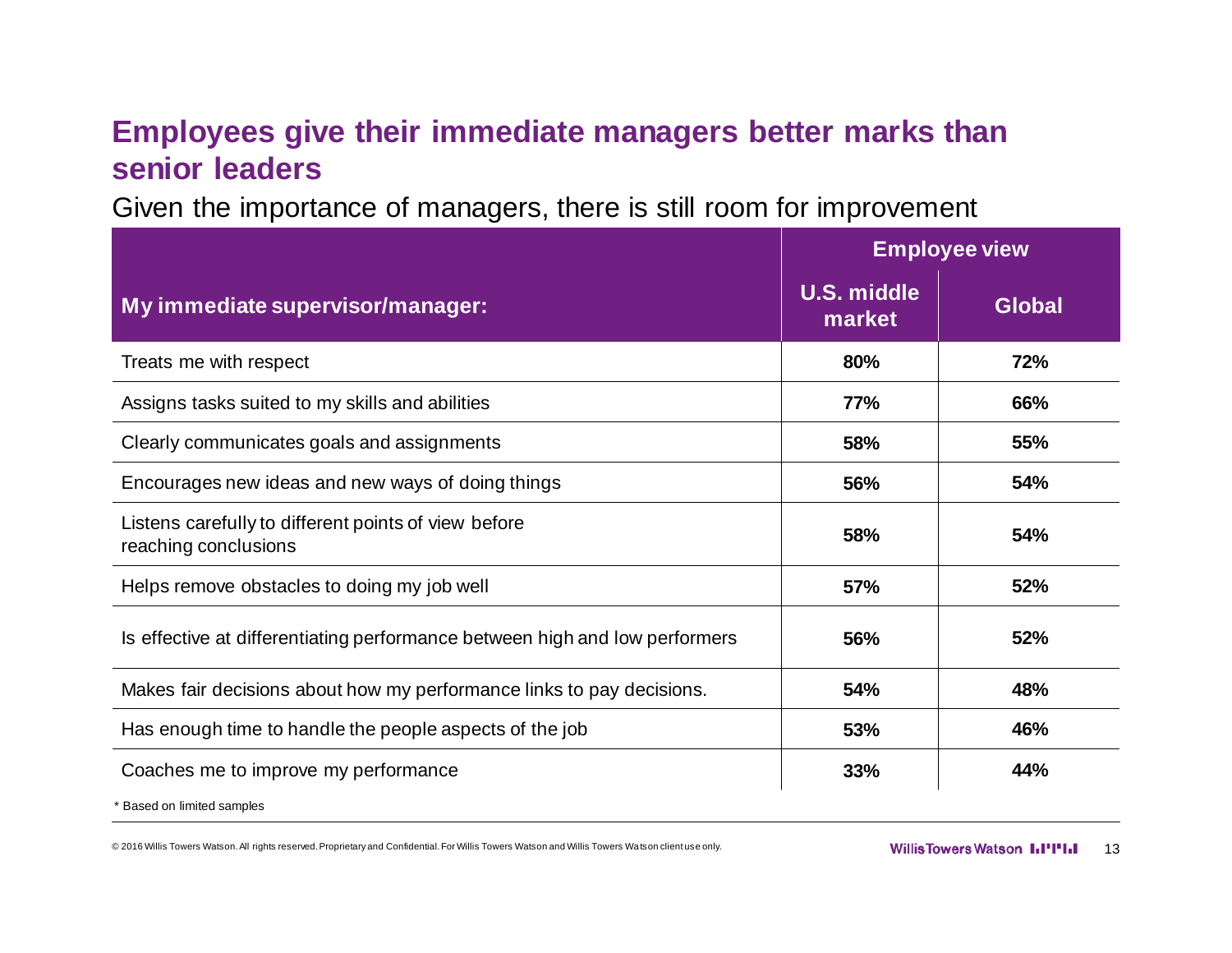# **The responsibility-respect mismatch: Less than half of all employees think the role of the manager is respected**



**facilitators of your The People manager role** is The **People manager role** is **45%**<br>**highly respected in my organization** 



**U.S. middle market**

Yet so much is expected of them, and having the necessary skills is the number one facilitator of performance management



<sup>\*</sup> Based on limited samples

© 2016 Willis Towers Watson. All rights reserved. Proprietary and Confidential. For Willis Towers Watson and Willis Towers Watson client use only. The monocleme only. Networks Watson and Willis Towers Watson and Willis Tow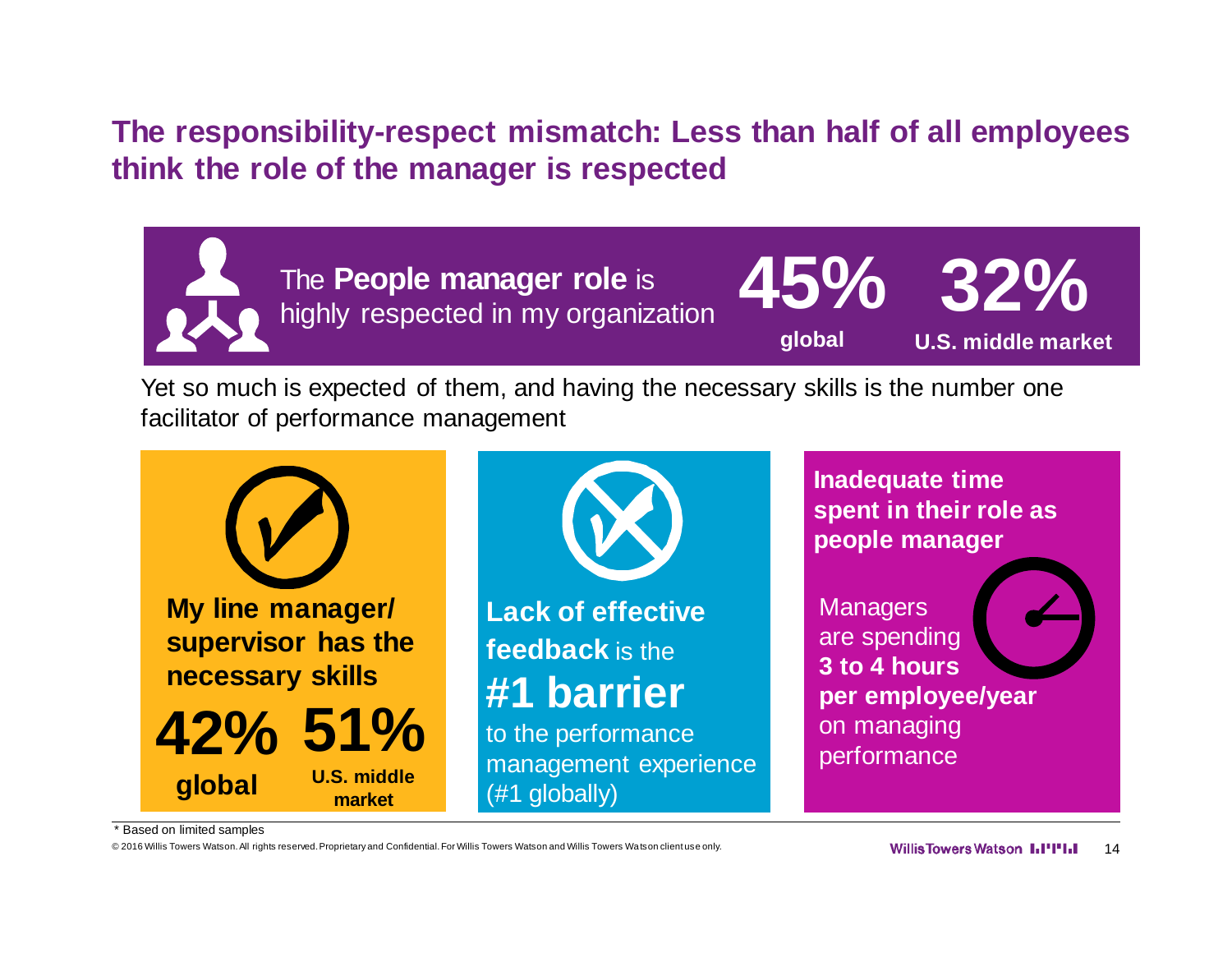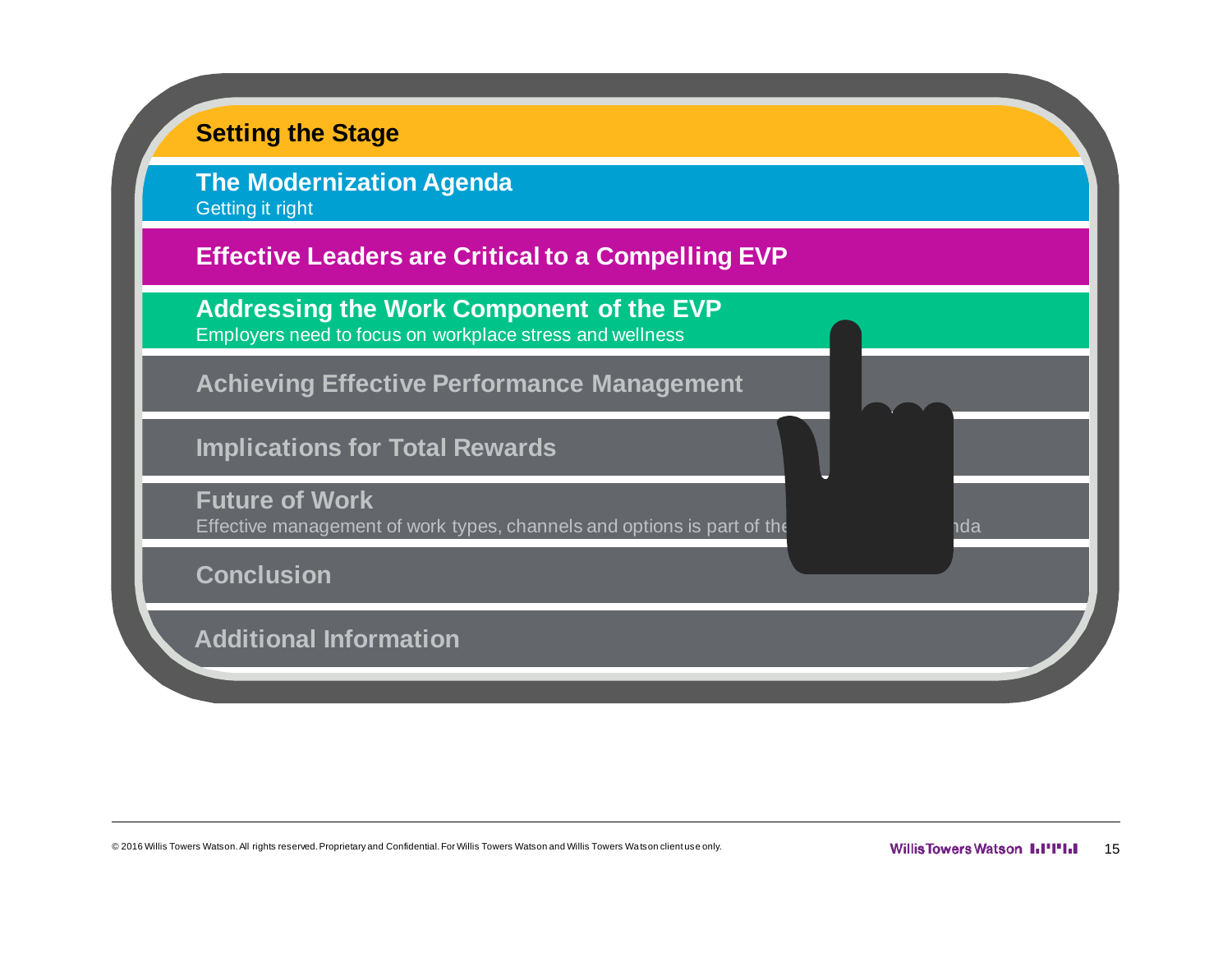# **Two-thirds of employers globally identify stress as the top workforce health risk issue**

| Rank             | <b>Global</b>                                | <b>US</b>                                    | Canada                                       | <b>Europe</b>                                | Latin<br><b>America</b>                      | <b>Asia Pacific</b>                          |
|------------------|----------------------------------------------|----------------------------------------------|----------------------------------------------|----------------------------------------------|----------------------------------------------|----------------------------------------------|
| 1                | <b>Stress (64%)</b>                          | <b>Stress (75%)</b>                          | <b>Stress (85%)</b>                          | <b>Stress (74%)</b>                          | <b>Stress (72%)</b>                          | <b>Lack of</b><br>physical<br>activity (52%) |
| $\overline{2}$   | <b>Lack of</b><br>physical<br>activity (53%) | Overweight/<br>Obesity (70%)                 | <b>Lack of</b><br>physical<br>activity (46%) | <b>Lack of</b><br>physical<br>activity (45%) | <b>Lack of</b><br>physical<br>activity (58%) | <b>Stress (44%)</b>                          |
| $\mathbf{3}$     | Overweight/<br>Obesity (45%)                 | <b>Lack of</b><br>physical<br>activity (61%) | <b>Unplanned</b><br>absences<br>(45%)        | <b>Presenteeism</b><br>(35%)                 | Overweight/<br>Obesity (47%)                 | Overweight/<br>Obesity (32%)                 |
| $\boldsymbol{4}$ | <b>Poor nutrition</b><br>(31%)               | <b>Poor nutrition</b><br>$(50\%)$            | Overweight/<br>Obesity (43%)                 | Overweight/<br>Obesity (31%)                 | <b>Presenteeism</b><br>(40%)                 | <b>Lack of sleep</b><br>$(30\%)$             |
| 5                | <b>Lack of sleep</b><br>(30%)                | <b>Lack of sleep</b><br>(31%)                | <b>Poor nutrition</b><br>(41%)               | <b>Poor nutrition</b><br>(30%)               | <b>Poor nutrition</b><br>(36%)               | <b>Presenteeism</b><br>(23%)                 |

#### Source: 2015/2016 Global [Staying@Work](mailto:Staying@Work) Survey

© 2016 Willis Towers Watson. All rights reserved. Proprietary and Confidential. For Willis Towers Watson and Willis Towers Watson client use only. The most of the the Willis Towers Watson 1.1"1.1" 16

**Latin**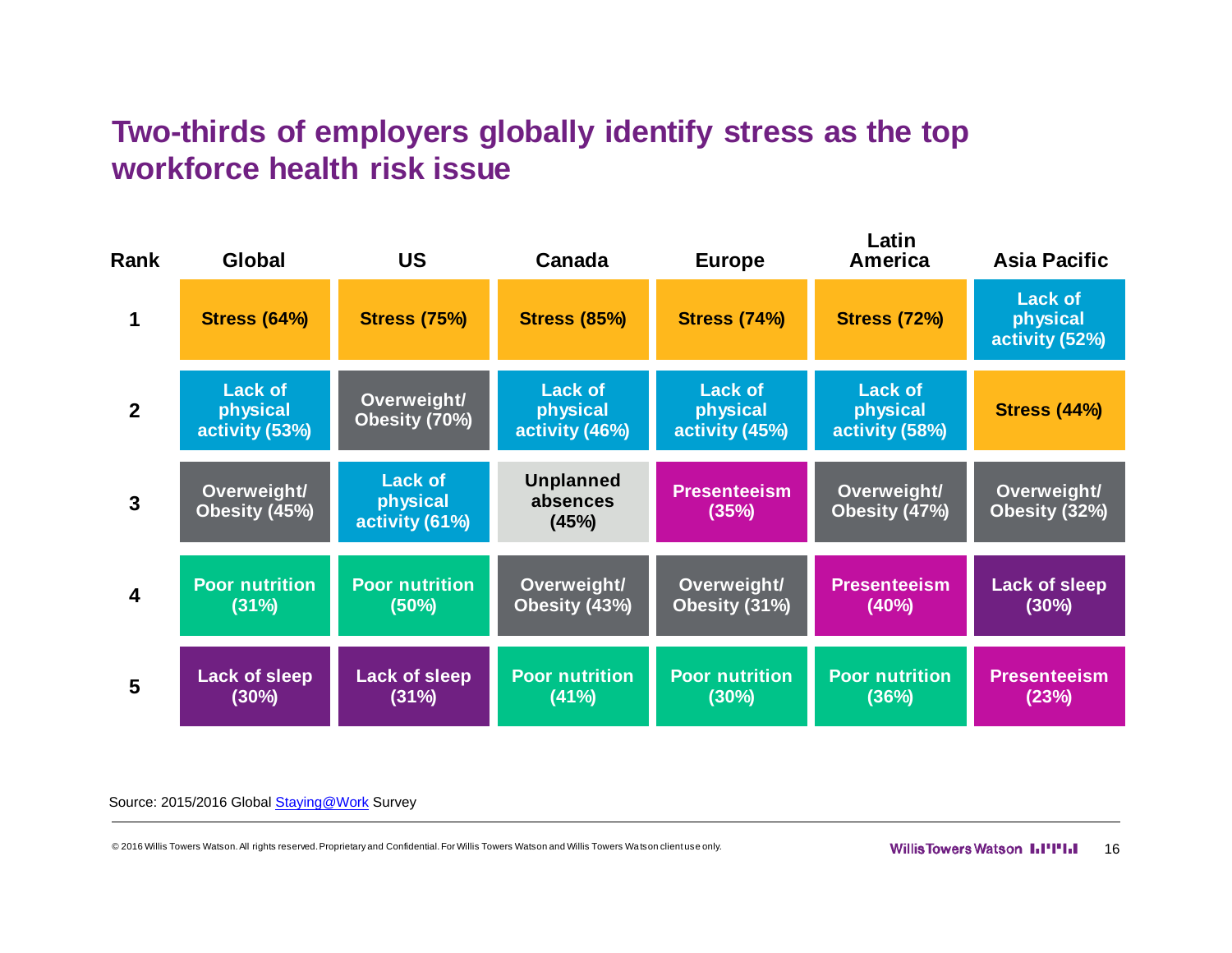# **Addressing workplace stress involves rethinking pay, addressing staffing issues, and changing an organization's culture**



Source: 2015/2016 Global [Staying@Work](mailto:Staying@Work) Survey and 2015/2016 Global Benefits Attitudes Survey GBAS sample: US and Canada full-time employees with an employer health plan. Rest all employees. Note: Rankings based on options 3/4/5 on a 5-point Likert scale

© 2016 Willis Towers Watson. All rights reserved. Proprietary and Confidential. For Willis Towers Watson client use only. 17 and the context of the context of the context of the context of the context of the context of the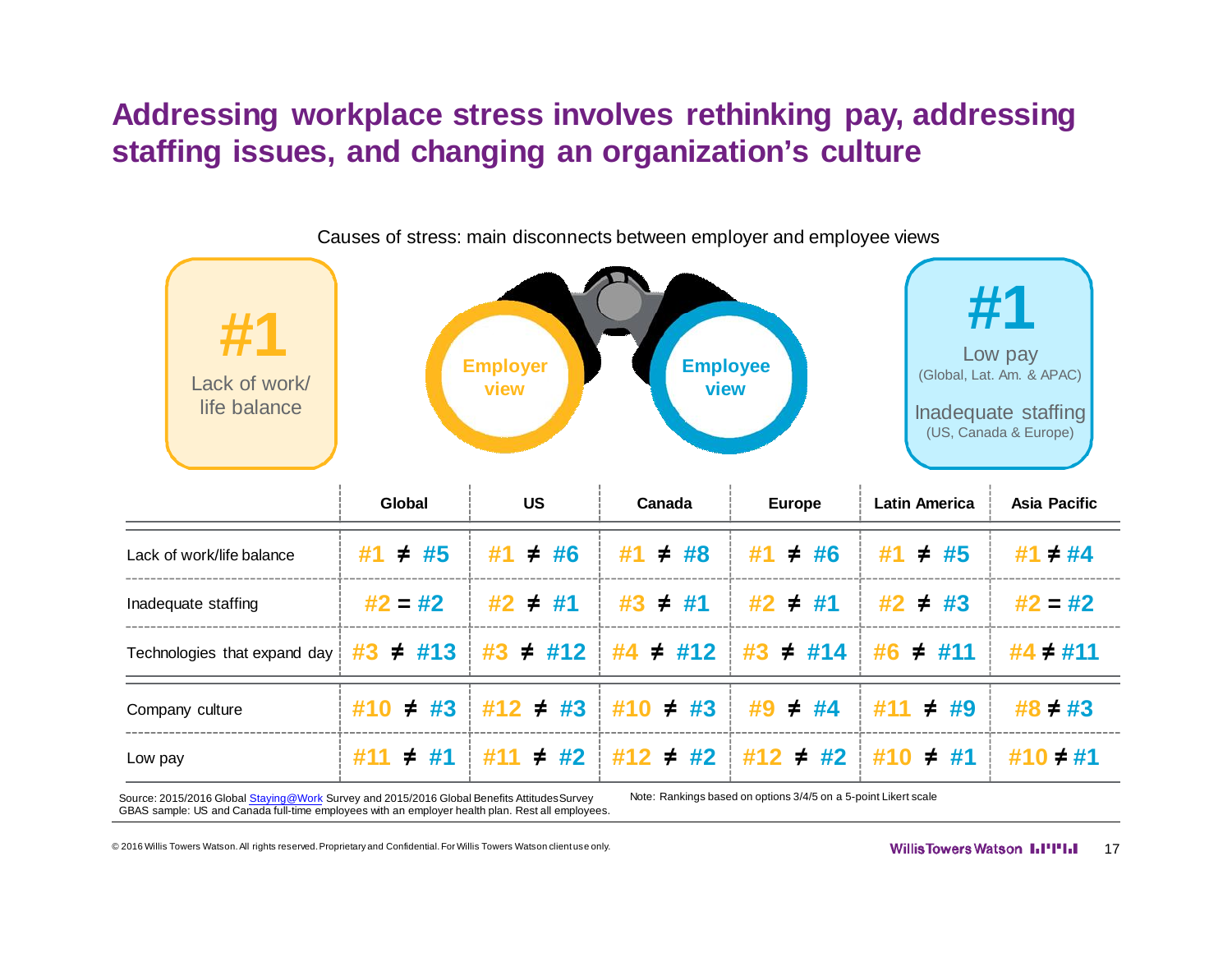#### **So what does it take to build a culture of health and well-being?**



**The employer role:** Move from 'pull' (encouragement) to 'push' (driving change) gradually – build employee permission.



**Trust:** There is a strong connection between health engagement and the broader employment deal. Address concerns on privacy of personal information.



**Social connections:** Leverage worksite and support interactions and competitions around health. Important for managers to be effective advocates of employer programs.



**New technology:** Use technology, peer groups and personal communication to motivate action.



© 2016 Willis Towers Watson. All rights reserved. Proprietary and Confidential. For Willis Towers Watson and Willis Towers Watson client use only. The monoclement of the state only. Nillis Towers Watson 1.1'''1.1 18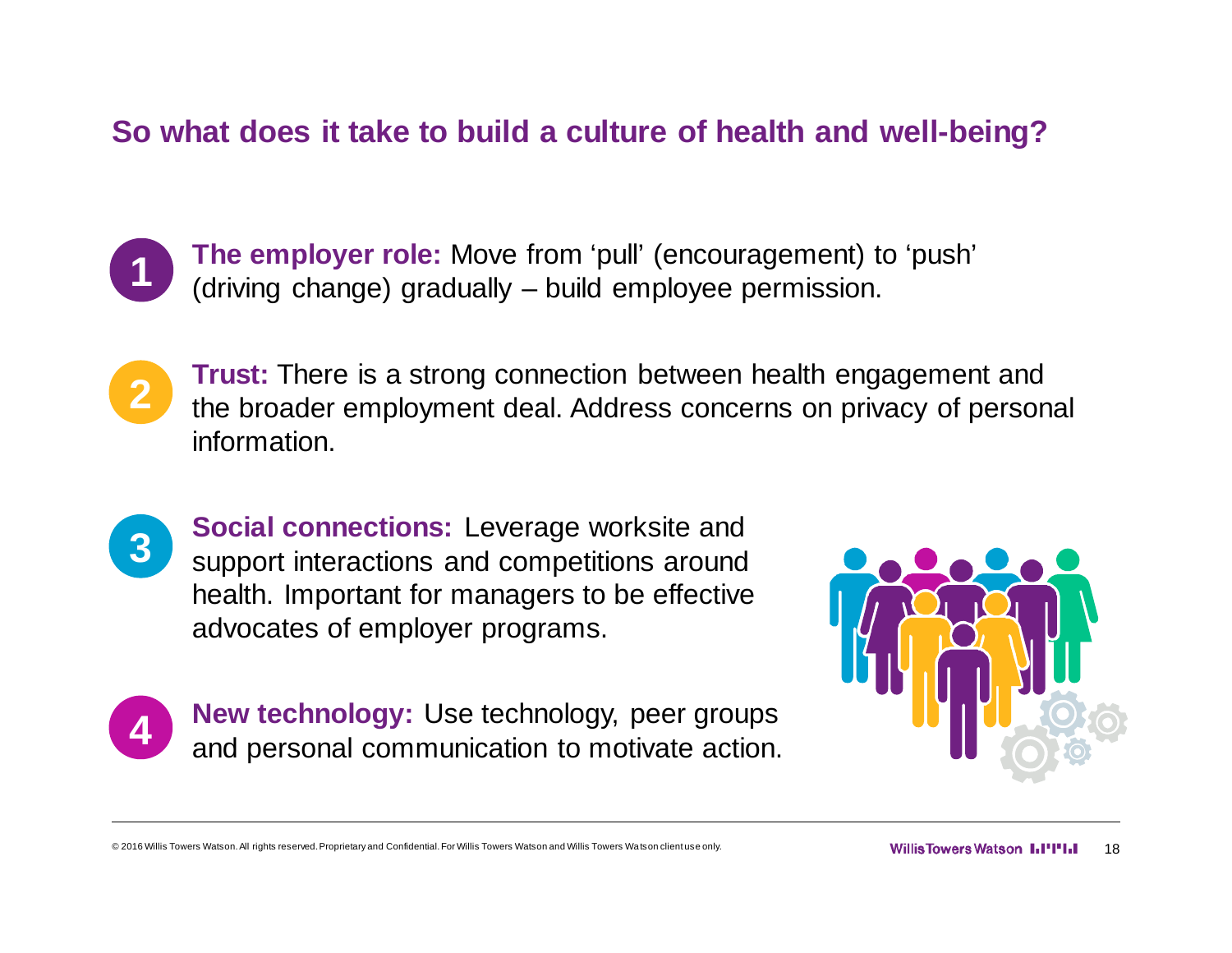

© 2016 Willis Towers Watson. All rights reserved. Proprietary and Confidential. For Willis Towers Watson and Willis Towers Watson client use only. The monditure only. Nillis Towers Watson III IIIII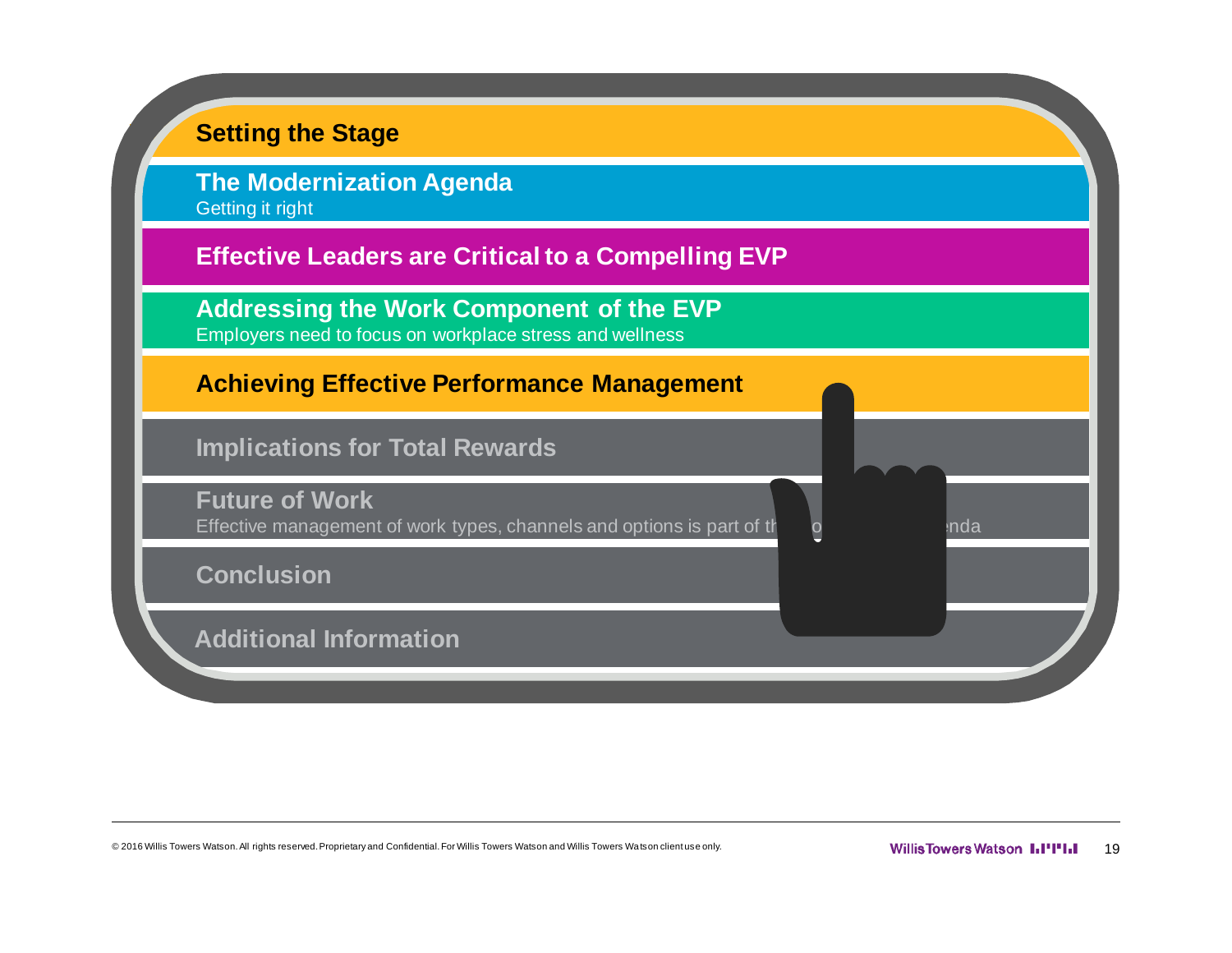# **Performance management and "going ratingless" are in the spotlight**

What are companies actually doing?

| Few employers have gone or are considering going ratingless<br>Most are focusing on having more and better performance<br>management conversations |                                 |                                |                                                                          |               |                                                             |               |                          |               |
|----------------------------------------------------------------------------------------------------------------------------------------------------|---------------------------------|--------------------------------|--------------------------------------------------------------------------|---------------|-------------------------------------------------------------|---------------|--------------------------|---------------|
| Is your organization planning to make any of<br>the following changes to your performance<br>management process?                                   |                                 | <b>Already</b><br>taken action | <b>Planning to take</b><br><b>Considering</b><br>taking action<br>action |               | <b>Neither planning</b><br>nor considering<br>taking action |               |                          |               |
|                                                                                                                                                    | <b>U.S.</b><br>middle<br>market | <b>Global</b>                  | <b>U.S.</b><br>middle<br>market                                          | <b>Global</b> | <b>U.S.</b><br>middle<br>market                             | <b>Global</b> | U.S.<br>middle<br>market | <b>Global</b> |
| Focus on increasing frequency and improving<br>quality of performance conversations/dialogue<br>between manager and employee                       | 37%                             | 33%                            | 25%                                                                      | 23%           | 19%                                                         | 24%           | 20%                      | 19%           |
| Using performance management to<br>evaluate/measure future potential                                                                               | 22%                             | 28%                            | 23%                                                                      | 20%           | 29%                                                         | 25%           | 26%                      | 27%           |
| Implementing new enabling technology (e.g., to<br>support crowdsourcing or enable mobile<br>platforms)                                             | 15%                             | 15%                            | 20%                                                                      | 16%           | 22%                                                         | 21%           | 43%                      | 48%           |
| <b>Eliminating performance ratings/scores</b><br>entirely                                                                                          | 10%                             | 8%                             | 6%                                                                       | 3%            | 18%                                                         | 15%           | 66%                      | 74%           |
| Eliminating performance ratings/scores for<br>performance management but keeping for<br>compensation purposes                                      | 7%                              | 5%                             | 4%                                                                       | 4%            | 17%                                                         | 14%           | 73%                      | 77%           |

© 2016 Willis Towers Watson. All rights reserved. Proprietary and Confidential. For Willis Towers Watson and Willis Towers Watson client use only. **20** 2016 Willis Towers Watson **1.1''I'I.I** 20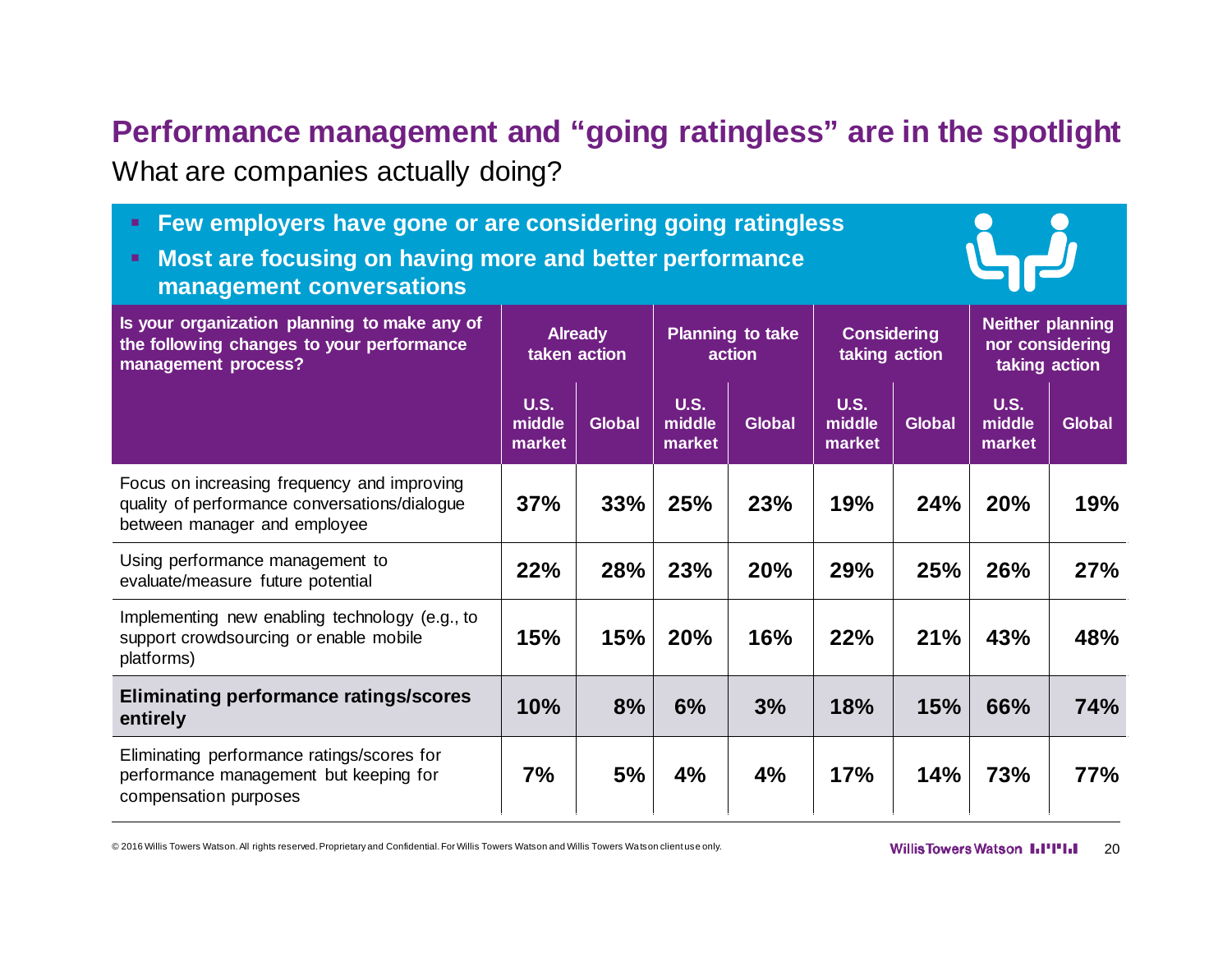# **Employees continue to say that performance management as they experience it — is not very helpful**

|                                                                                 | <b>Employee View</b>            |               |
|---------------------------------------------------------------------------------|---------------------------------|---------------|
| The extent to which you agree with the following statement:                     | <b>U.S.</b><br>middle<br>market | <b>Global</b> |
| People are held accountable for their performance at my organization            | <b>50%</b>                      | 56%           |
| The people who evaluate me have clear visibility of my performance on the job   | 65%                             | 56%           |
| My performance was accurately evaluated in my most recent performance review    | 56%                             | 52%           |
| My organization does a good job explaining our performance management process   | 53%                             | 50%           |
| My performance reviews have helped me improve my performance                    | 49%                             | 48%           |
| High-performing employees in my organization are rewarded for their performance | 47%                             | 46%           |
| There is a clear link between my job performance and my pay                     | 44%                             | 45%           |

This represents a lost opportunity to address a top driver of sustainable engagement: **clear goals and objectives**



© 2016 Willis Towers Watson. All rights reserved. Proprietary and Confidential. For Willis Towers Watson and Willis Towers Watson client use only. **21 COMIC CONFIGUREY WATSON INTERNATES 21**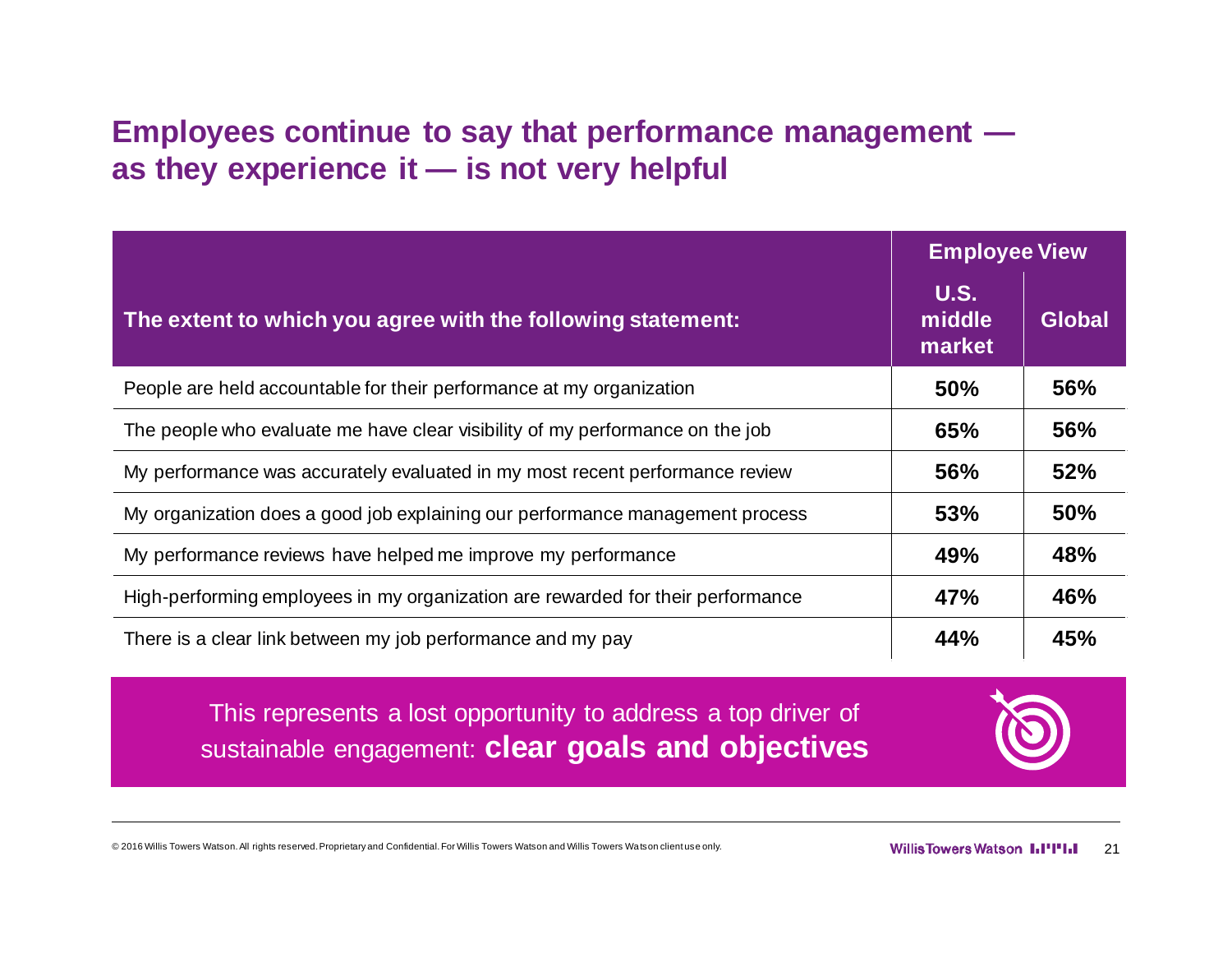### **While more favorable, employers are not enthusiastic about their performance management process**

|                                                                               | <b>Employer View</b>         |               |
|-------------------------------------------------------------------------------|------------------------------|---------------|
| The performance management process at your organization is<br>effective at:   | <b>U.S. middle</b><br>market | <b>Global</b> |
| Aligning individual performance objectives with strategic business priorities | 66%                          | 76%           |
| Identifying high, average and low performers                                  | 62%                          | 74%           |
| Reinforcing key organization-wide values and desired behaviors                | 65%                          | 73%           |
| Providing a mechanism for differentiating rewards                             | <b>57%</b>                   | 70%           |
| Driving high performance across the workforce                                 | <b>55%</b>                   | 67%           |
| Informing development needs and plans                                         | 62%                          | 64%           |
| Providing a mechanism for determining talent program eligibility              | 48%                          | 60%           |
| Encouraging employees to set stretch goals                                    | 46%                          | 60%           |
| Creating a positive employee experience                                       | 44%                          | 51%           |
| Clarifying accountability of specific roles                                   | 41%                          | 47%           |

**Just 41%** of employers indicate that their performance management process is **effective at clarifying accountability** for specific roles

© 2016 Willis Towers Watson. All rights reserved. Proprietary and Confidential. For Willis Towers Watson and Willis Towers Watson client use only. **22 Willis Towers Watson 1.1''1.** 22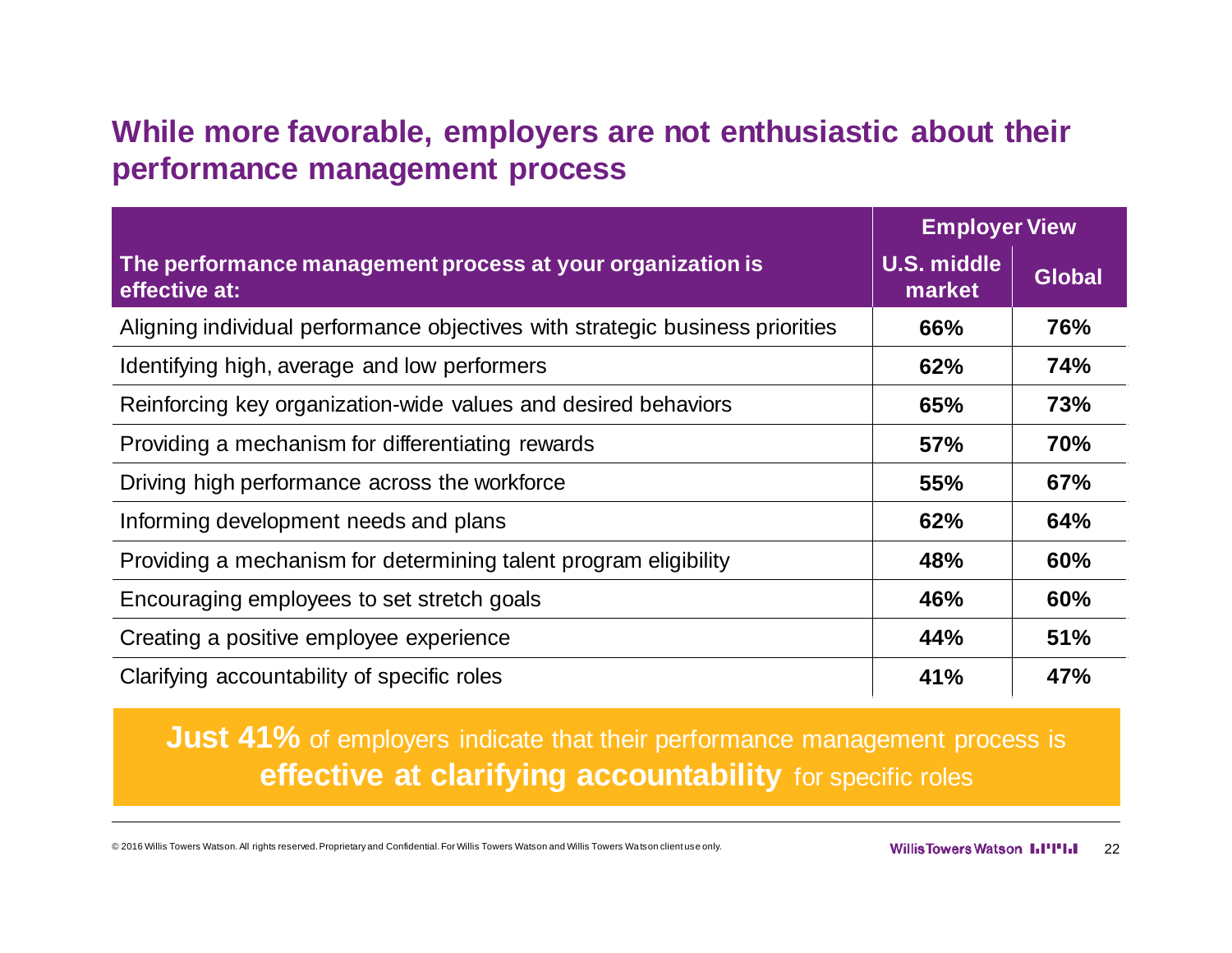# **Employers' views on managers' effectiveness at performance management are not very favorable**

| Managers are effective in the following aspects of<br>performance management:             | <b>U.S. middle</b><br>market | <b>Global</b> |
|-------------------------------------------------------------------------------------------|------------------------------|---------------|
| Differentiating performance between high and low<br>performers                            | 37%                          | 53%           |
| Fairly reflecting overall performance in the employee's<br>final performance rating       | 40%                          | <b>50%</b>    |
| Working with employees to set appropriate<br>performance goals for individual performance | 32%                          | 49%           |
| Fairly reflecting performance in pay decisions                                            | 31%                          | 49%           |
| Identifying development opportunities                                                     | 28%                          | <b>39%</b>    |
| Giving employees regular coaching and feedback on<br>their performance                    | 23%                          | 35%           |
| Conducting career development discussion                                                  | 19%                          | 30%           |
| Driving the right degree of risk taking to enable<br>innovation                           | 19%                          | 22%           |

© 2016 Willis Towers Watson. All rights reserved. Proprietary and Confidential. For Willis Towers Watson and Willis Towers Watson client use only. **23** Willis Towers Watson **1.1''I.** 23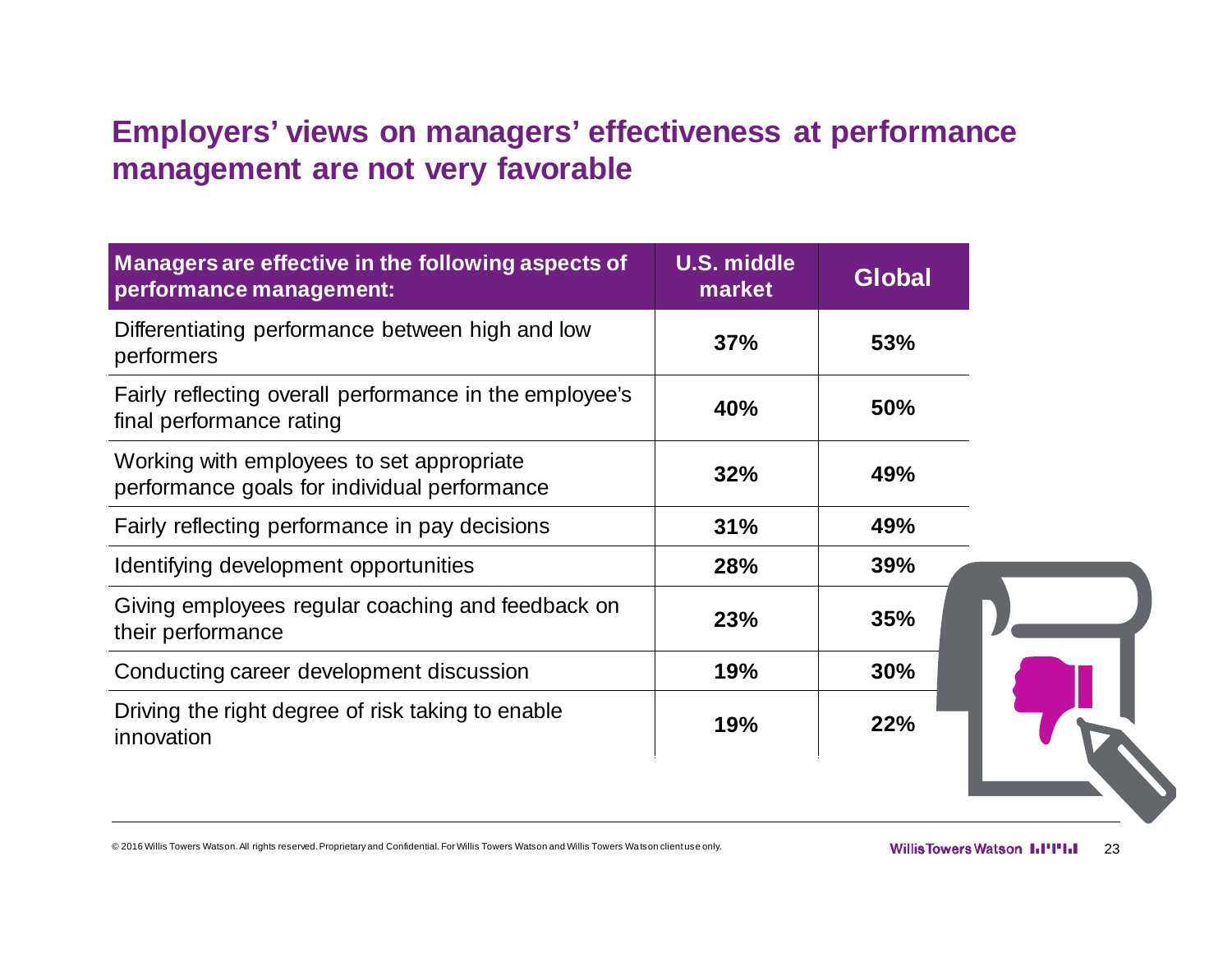

© 2016 Willis Towers Watson. All rights reserved. Proprietary and Confidential. For Willis Towers Watson and Willis Towers Watson client use only. **2008** Watson **Willis Towers Watson 1.1''1.** 24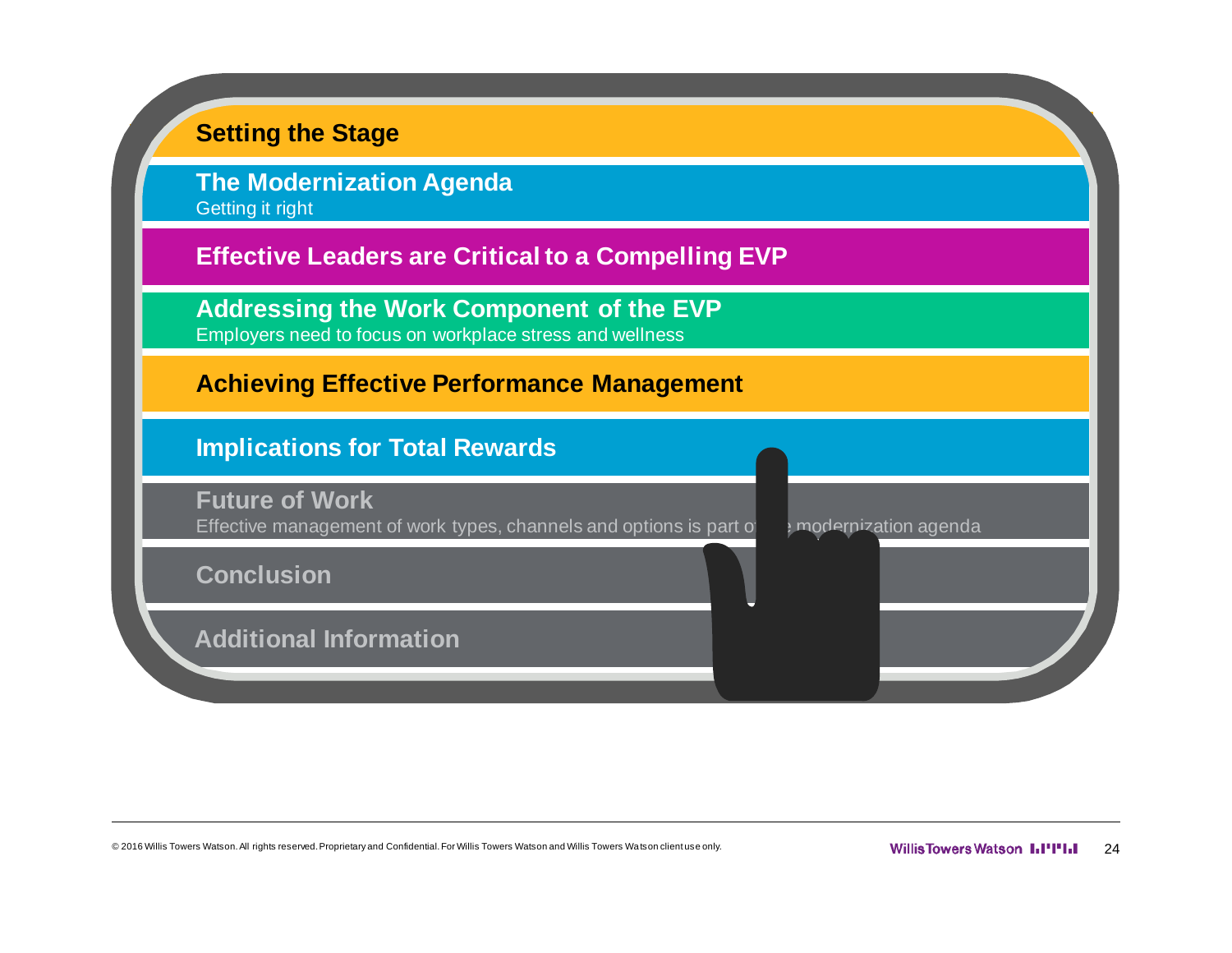# **Modernizing Total Rewards means challenging conventional thinking**

| <b>Traditional approach</b>                                                                                                                | <b>New reality</b>                                                                                                                           |
|--------------------------------------------------------------------------------------------------------------------------------------------|----------------------------------------------------------------------------------------------------------------------------------------------|
| <b>Employees never discuss pay and</b><br>benefit details with each other                                                                  | "Living out loud" on Glass Door;<br>emerging legislative agendas that<br>prescribe pay transparency                                          |
| Pay for performance = merit increase<br>and incentive pay based on last year's<br>company performance + individual<br>"performance rating" | <b>Changing business models and</b><br>nature of work means challenging<br>the individual performance definition<br>and the role of base pay |
| <b>Provide guaranteed jobs</b>                                                                                                             | <b>Enable career security through</b><br>career development                                                                                  |
| "One size fits all"                                                                                                                        | <b>Segmentation and customization</b>                                                                                                        |

© 2016 Willis Towers Watson. All rights reserved. Proprietary and Confidential. For Willis Towers Watson and Willis Towers Watson client use only. **25 and Confidential Proprietary and Confidential. For Willis Towers Watson**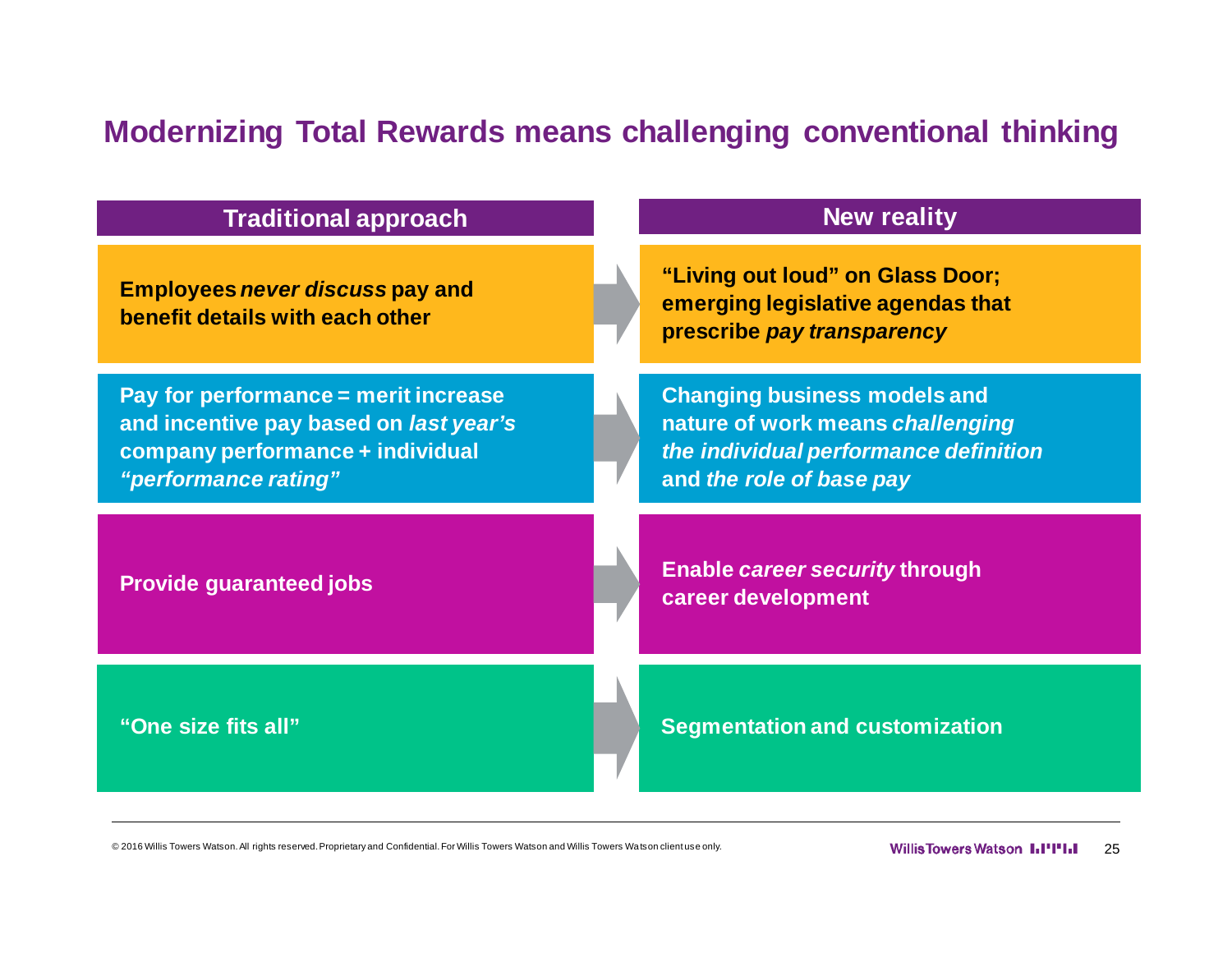#### **Employee perceptions of internal equity and market competitiveness are mixed**



Overall, how do you think the value of each of the following compares to that offered for similar positions in other organizations?



© 2016 Willis Towers Watson. All rights reserved. Proprietary and Confidential. For Willis Towers Watson and Willis Towers Watson client use only. **2008** Willis Towers Watson **AN THE 1112 126**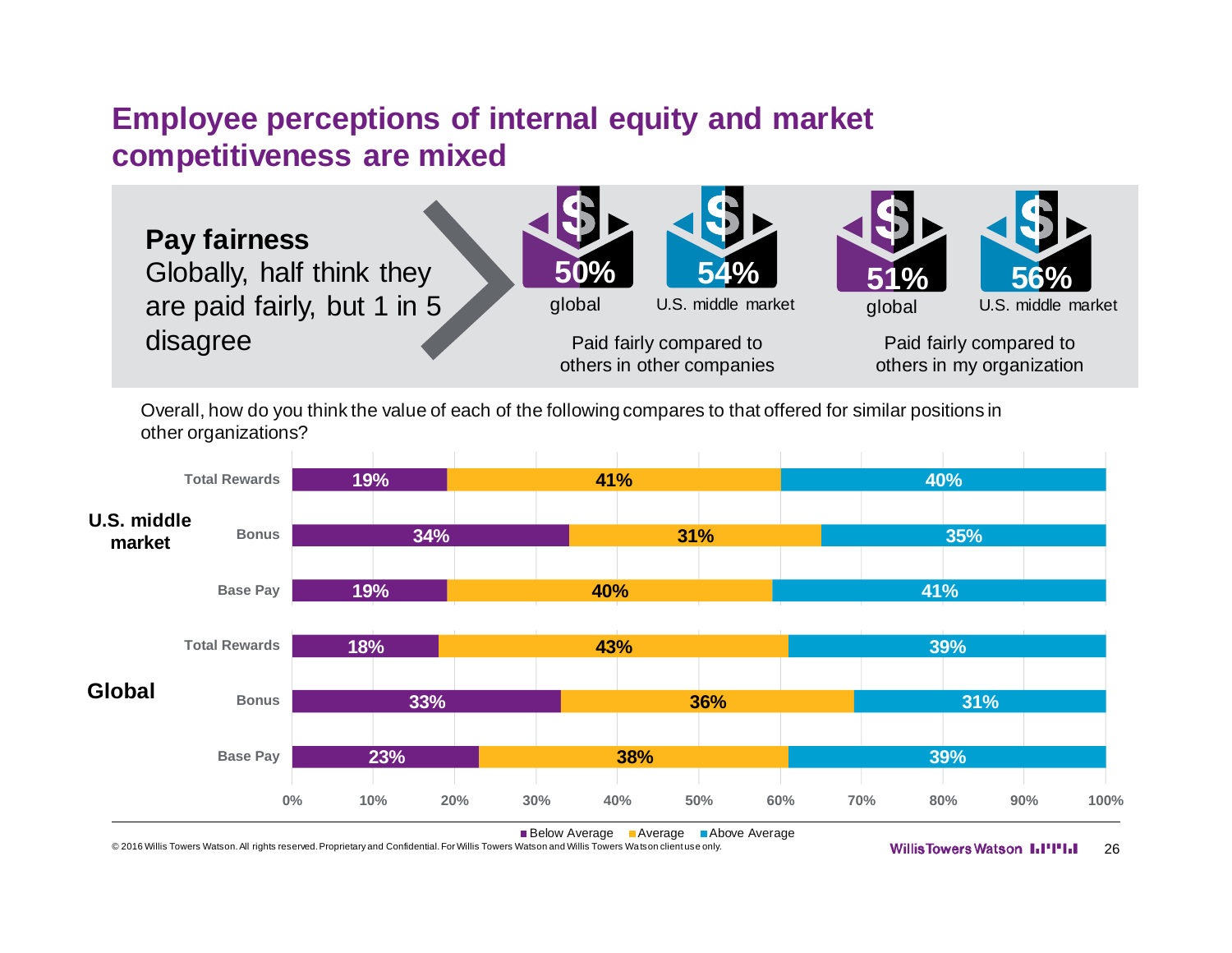# **Employers promise pay for performance differentiation, but fail to deliver**

| $10\%$ globally $18\%$ U.S. middle  | Only               |
|-------------------------------------|--------------------|
| Of employers think that base salary | 50                 |
| increases drive performance         | think <sup>®</sup> |

market **50%** globally 36% U.S. middle that short term incentives do **market**

Perceptions of **differentiation effectiveness** are mixed

|                                                                                                                 | <b>Employer view</b>         |               | <b>Manager view</b>           |               |
|-----------------------------------------------------------------------------------------------------------------|------------------------------|---------------|-------------------------------|---------------|
|                                                                                                                 | <b>U.S. middle</b><br>market | <b>Global</b> | <b>U.S. middle</b><br>market* | <b>Global</b> |
| Our base salary increases are effective at driving higher<br>individual performance                             | 18%                          | 40%           | 34%                           | 48%           |
| Our base salary increases are effective at differentiating pay<br>based on individual performance               | 40%                          | <b>55%</b>    | 41%                           | 49%           |
| Our short-term incentive programs are effective at driving higher<br>individual performance                     | 36%                          | <b>50%</b>    | 34%                           | 52%           |
| Our short-term incentive programs are effective at differentiating<br>pay based on individual performance       | 37%                          | 52%           | 40%                           | 52%           |
| Our formal performance ratings are effective at driving higher<br>levels of performance among my direct reports | n/a                          | n/a           | 42%                           | <b>50%</b>    |
| Our performance management system is effective at<br>differentiating performance among my direct reports        | n/a                          | n/a           | 43%                           | 53%           |

\* Based on limited samples

© 2016 Willis Towers Watson. All rights reserved. Proprietary and Confidential. For Willis Towers Watson and Willis Towers Watson client use only. **27** 27 **Willis Towers Watson 1.1"1.1"**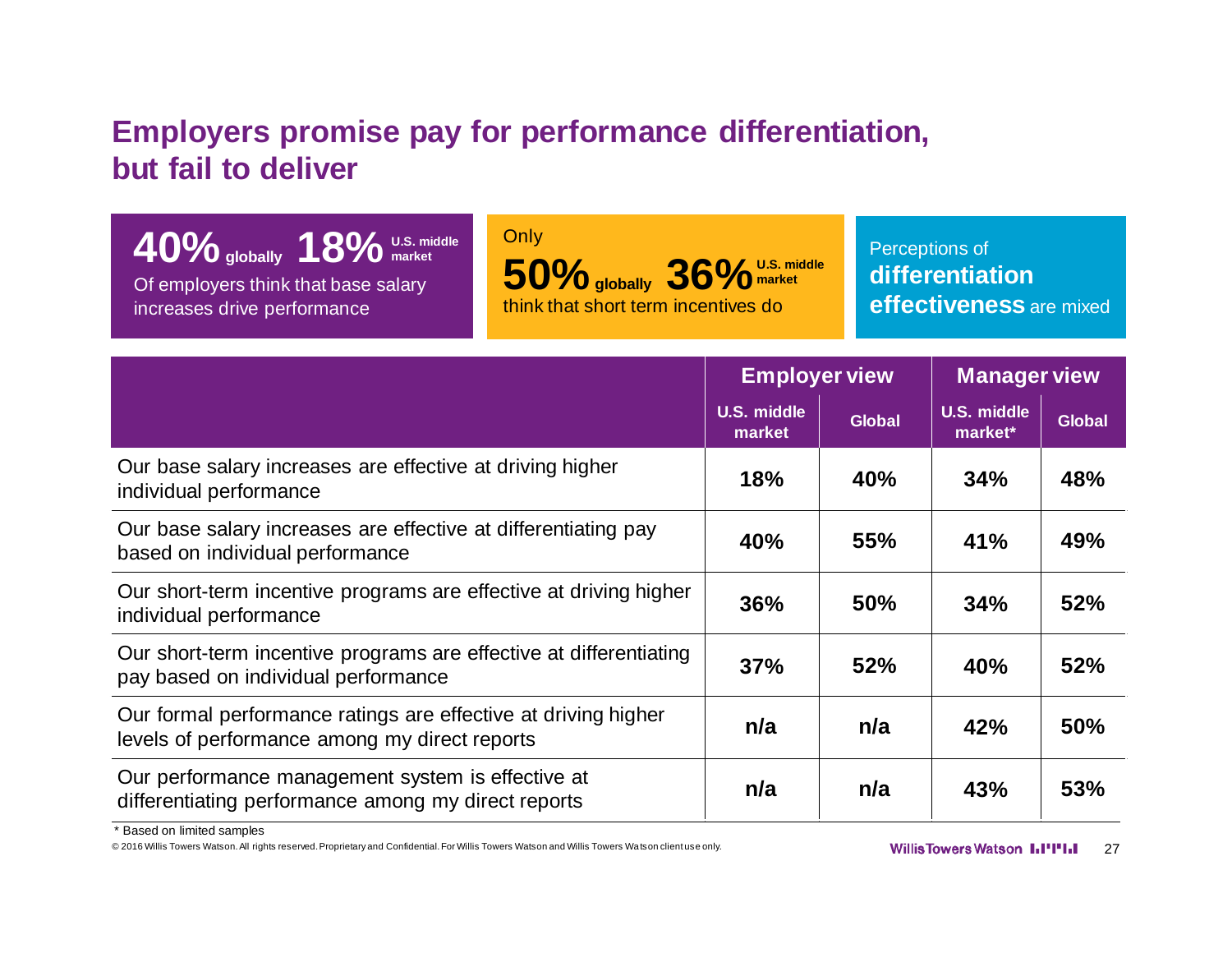#### **On merit increase decisions, HR puts most emphasis on final rating, demonstration of skills and achievement of goals; managers take a more holistic view**

|                                                                              | <b>HR's view</b>               |               |                                                   |               | <b>Manager's view</b>                       |        |
|------------------------------------------------------------------------------|--------------------------------|---------------|---------------------------------------------------|---------------|---------------------------------------------|--------|
|                                                                              | <b>Factor should</b><br>effect |               | <b>Manager gives more</b><br>weight than intended |               | <b>Factor does effect</b><br>their decision |        |
|                                                                              | <b>U.S. middle</b><br>market   | <b>Global</b> | <b>U.S. middle</b><br>market                      | <b>Global</b> | <b>U.S. middle</b><br>market*               | Global |
| Final rating in most current<br>year-end performance review                  | 68%                            | 72%           | 42%                                               | 52%           | 64%                                         | 63%    |
| Achievement of individual goals                                              | 60%                            | 65%           | 38%                                               | 47%           | 61%                                         | 65%    |
| Demonstration of knowledge and skills<br>required in current role            | <b>57%</b>                     | <b>55%</b>    | 34%                                               | 41%           | 66%                                         | 68%    |
| Penetration in pay range for current role                                    | 45%                            | 54%           | 25%                                               | 30%           | 48%                                         | 57%    |
| Achievement of team goals                                                    | 48%                            | 49%           | 23%                                               | 29%           | 63%                                         | 66%    |
| Concerns over market competitiveness                                         | 46%                            | 48%           | 33%                                               | 37%           | <b>50%</b>                                  | 55%    |
| Possession of skills critical to the<br>success of the future business model | 27%                            | 46%           | 30%                                               | 40%           | 61%                                         | 63%    |
| Criticality of the role                                                      | 26%                            | 48%           | 40%                                               | 54%           | 49%                                         | 62%    |
| Concerns over internal equity                                                | 30%                            | 42%           | 42%                                               | 44%           | 41%                                         | 52%    |
| Perceived potential                                                          | 29%                            | 41%           | 40%                                               | 41%           | 53%                                         | 59%    |
| Demonstration of company values                                              | 35%                            | 35%           | 23%                                               | 19%           | 48%                                         | 57%    |

\* Based on limited samples

© 2016 Willis Towers Watson. All rights reserved. Proprietary and Confidential. For Willis Towers Watson and Willis Towers Watson client use only. **28 CONFIGUARY MATE WATS WATSON 1.1"1.1** 28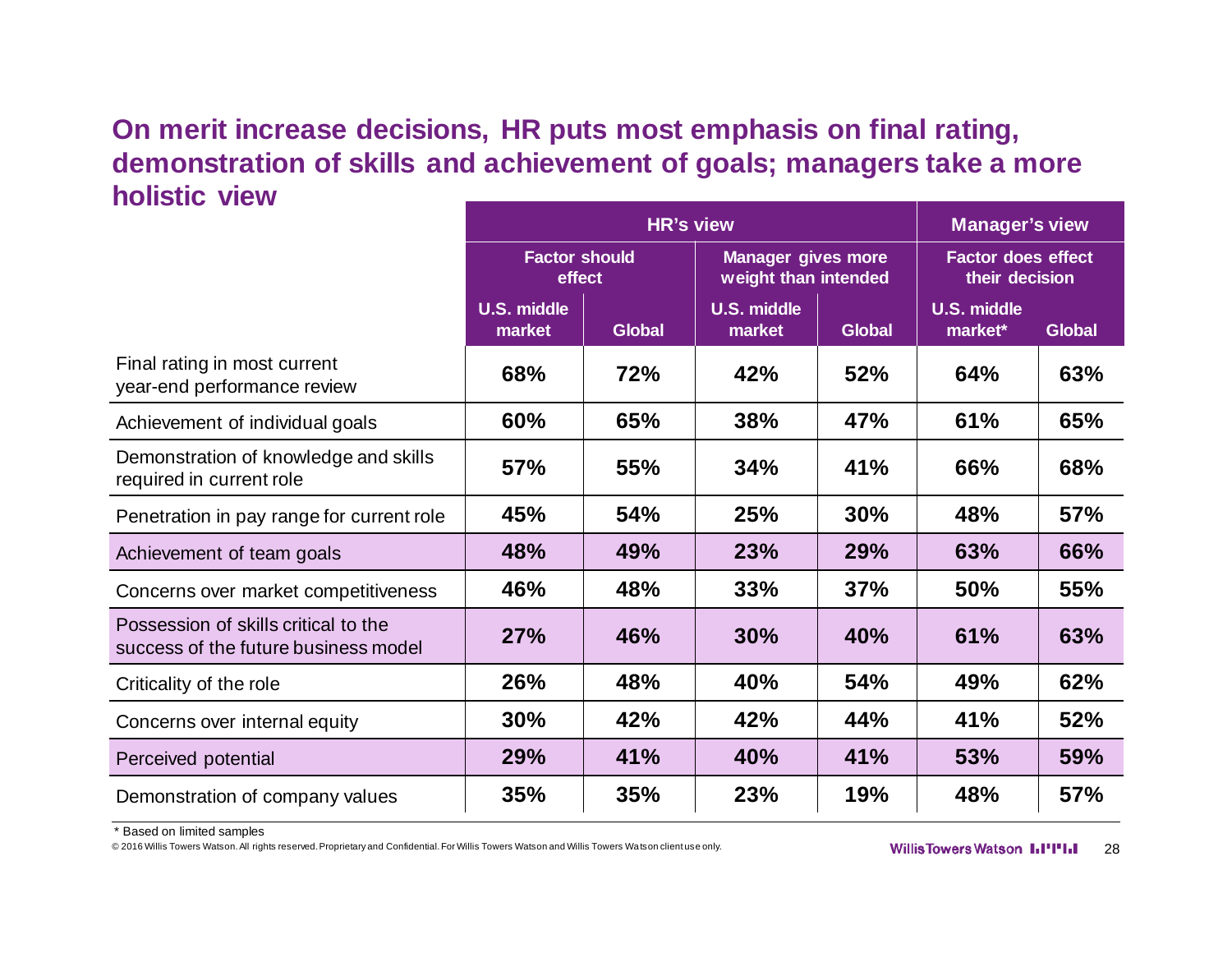#### **Base pay, the number 1 driver of attraction and retention globally, gets mixed reviews while the world will get more complicated**

Suggesting that old tools and approach to the annual merit cycle **may need to change**. As the **number one driver** of attraction and engagement, we need to **get base pay right** in the modern context



# **Half of employers**

globally expect to pay more for certain skill sets in the next 3 years

|                                  | <b>Salary Range Position</b>             |                       |                               |                              |  |
|----------------------------------|------------------------------------------|-----------------------|-------------------------------|------------------------------|--|
| <b>Performance</b><br>Rating     | <b>Below</b><br><b>Min</b><br><b>Aum</b> | Lower<br><b>Third</b> | <b>Middle</b><br><b>Third</b> | <b>Upper</b><br><b>Third</b> |  |
| Unsatisfactory<br>performance    | $-2.0%$<br>0.0                           | $0.0\%$ -<br>$J\%$    | 0.0%                          | 0.0%                         |  |
| Performance needs<br>improvement | $2\sqrt{ }$<br>$\frac{1}{6} - 4.0\%$     | $J\% - 3.0\%$         | 0.0<br>$-2.0%$                | $0.0\% - 1.5\%$              |  |
| Good performance                 | 4.0%<br>$\frac{1}{2}$                    | $3.5\% - 6.0\%$       | $.5\% - 4.5\%$                | $1.0\% - 3.0\%$              |  |
| Excellent<br>performance         | $7.0\% - 11.$                            | $5.0\%$ –             | $3.5\% - 6.0\%$               | $2.5\% - 4.5\%$              |  |



© 2016 Willis Towers Watson. All rights reserved. Proprietary and Confidential. For Willis Towers Watson and Willis Towers Watson client use only. **2008** Watson **Willis Towers Watson 1.1''1.1**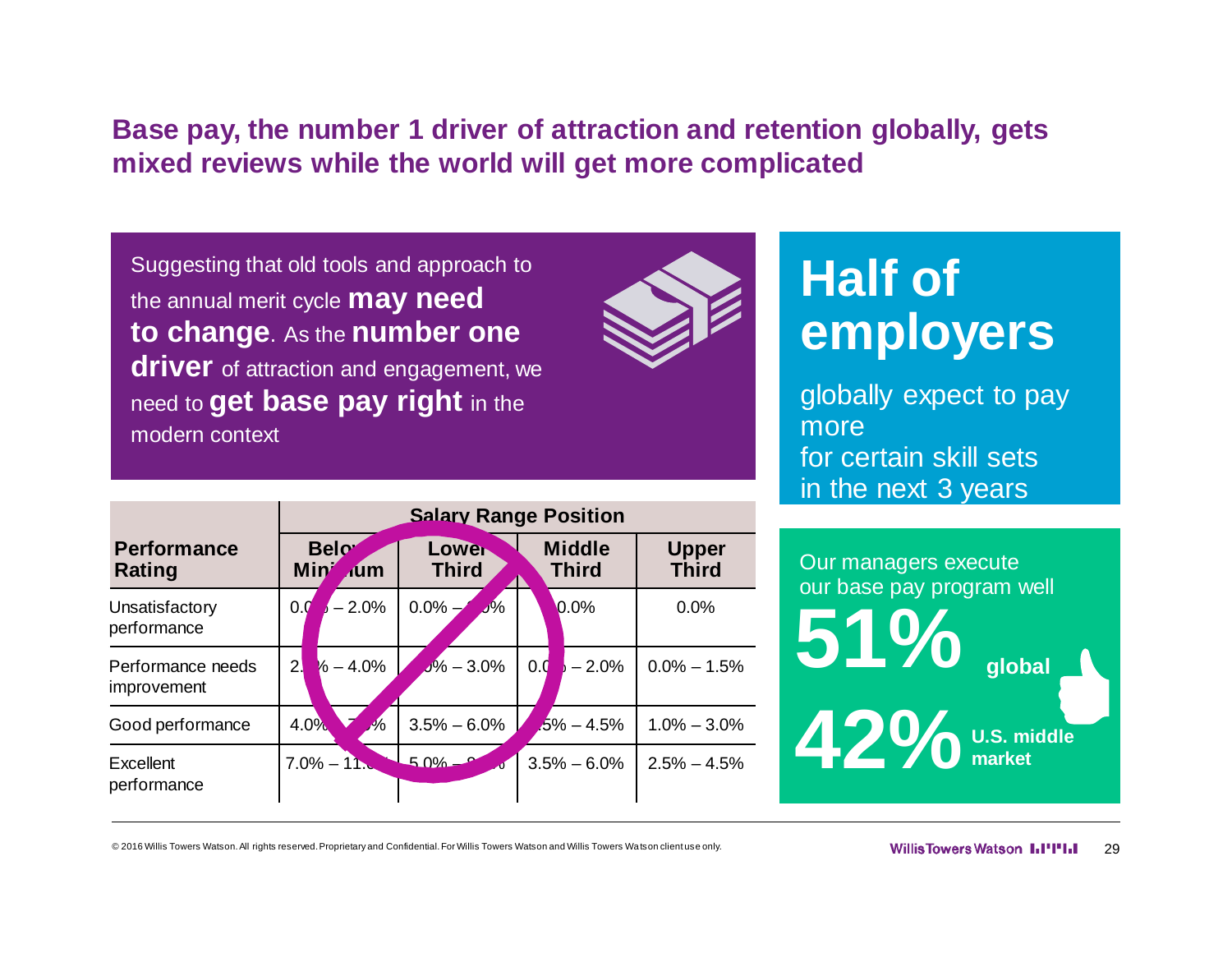# **After base pay, career management continues to be a top driver of attraction, retention and sustainable engagement globally**

But effective career management remains elusive

| 44% of employees globally feel<br>they need to leave to advance their career.<br>This doesn't change for top performers<br>(42%) or high potentials (45%) | Most employers<br>provide traditional<br>career paths, on-the-<br>job training and<br>internal job boards |                              | Only a <b>third</b> of employers<br>globally provide lateral or dual career<br>paths, beyond-the-job training,<br>employee self-service tools and<br>integration within technology (e.g. HRIS) |  |  |  |
|-----------------------------------------------------------------------------------------------------------------------------------------------------------|-----------------------------------------------------------------------------------------------------------|------------------------------|------------------------------------------------------------------------------------------------------------------------------------------------------------------------------------------------|--|--|--|
|                                                                                                                                                           |                                                                                                           | <b>U.S. middle</b><br>market | <b>Global</b>                                                                                                                                                                                  |  |  |  |

|                                                                                                                                                                 | <b>All</b><br>employees | All<br>employees | <b>Top</b><br><b>performers</b> | <b>High</b><br>potential |
|-----------------------------------------------------------------------------------------------------------------------------------------------------------------|-------------------------|------------------|---------------------------------|--------------------------|
| My company does a good job explaining how I can advance in my<br>career                                                                                         | 34%                     | 42%              | 48%                             | 59%                      |
| My immediate supervisor/manager helps me with career planning<br>and decisions                                                                                  | 25%                     | 38%              | 47%                             | 54%                      |
| My organization provides career planning tools and resources that<br>are helpful to me (coaching, self-assessment, career paths, job<br>rotation, competencies) | 38%                     | 44%              | 51%                             | 60%                      |
| I have to leave my organization and join another organization in<br>order to advance to a job at a higher level                                                 | 46%                     | 44%              | 42%                             | 45%                      |

© 2016 Willis Towers Watson. All rights reserved. Proprietary and Confidential. For Willis Towers Watson and Willis Towers Watson client use only. **The Confidential Confidential. For Willis Towers Watson and Willis Towers**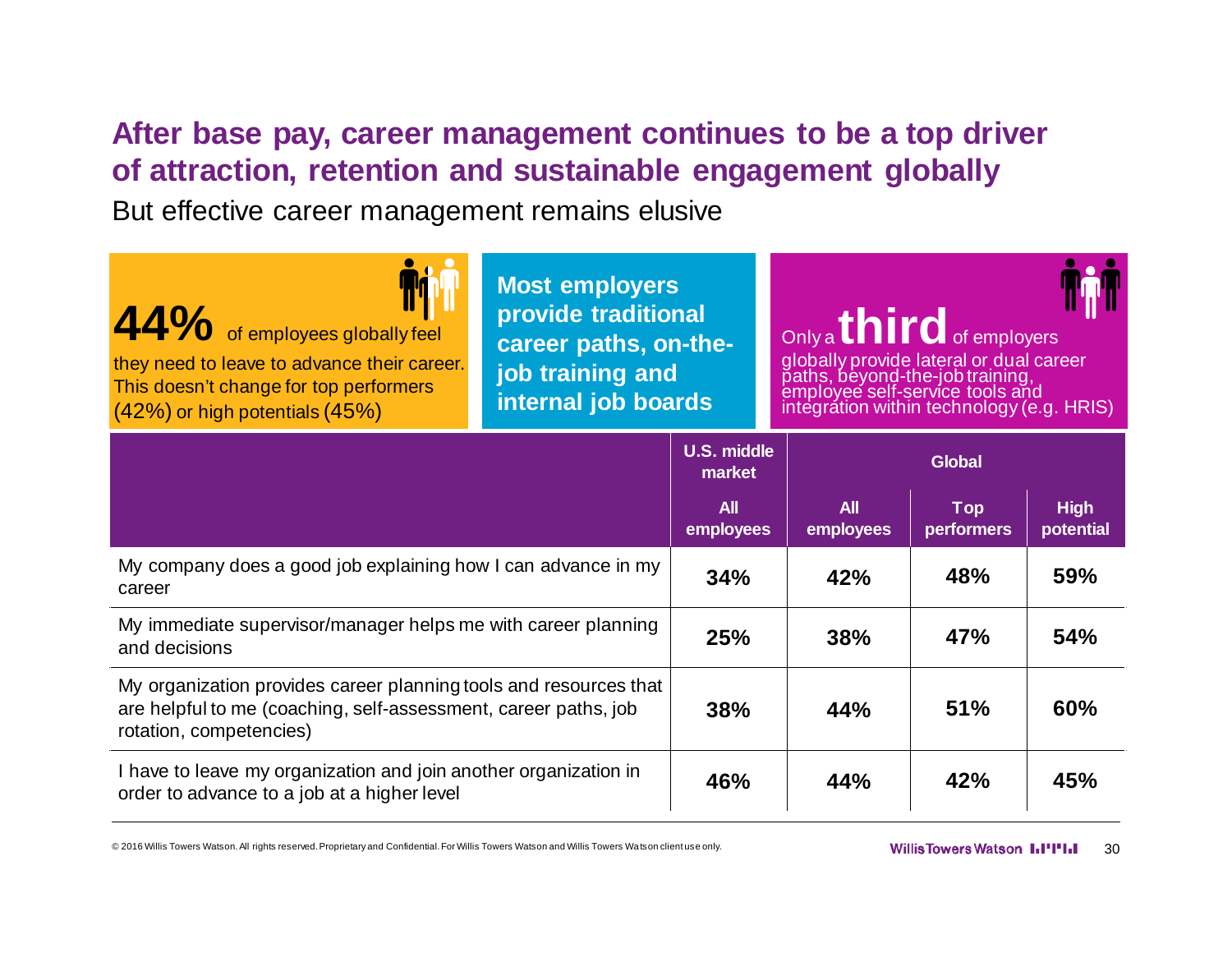

© 2016 Willis Towers Watson. All rights reserved. Proprietary and Confidential. For Willis Towers Watson and Willis Towers Watson client use only. **31 Allis Towers Willis Towers Watson IIIIIIII** 31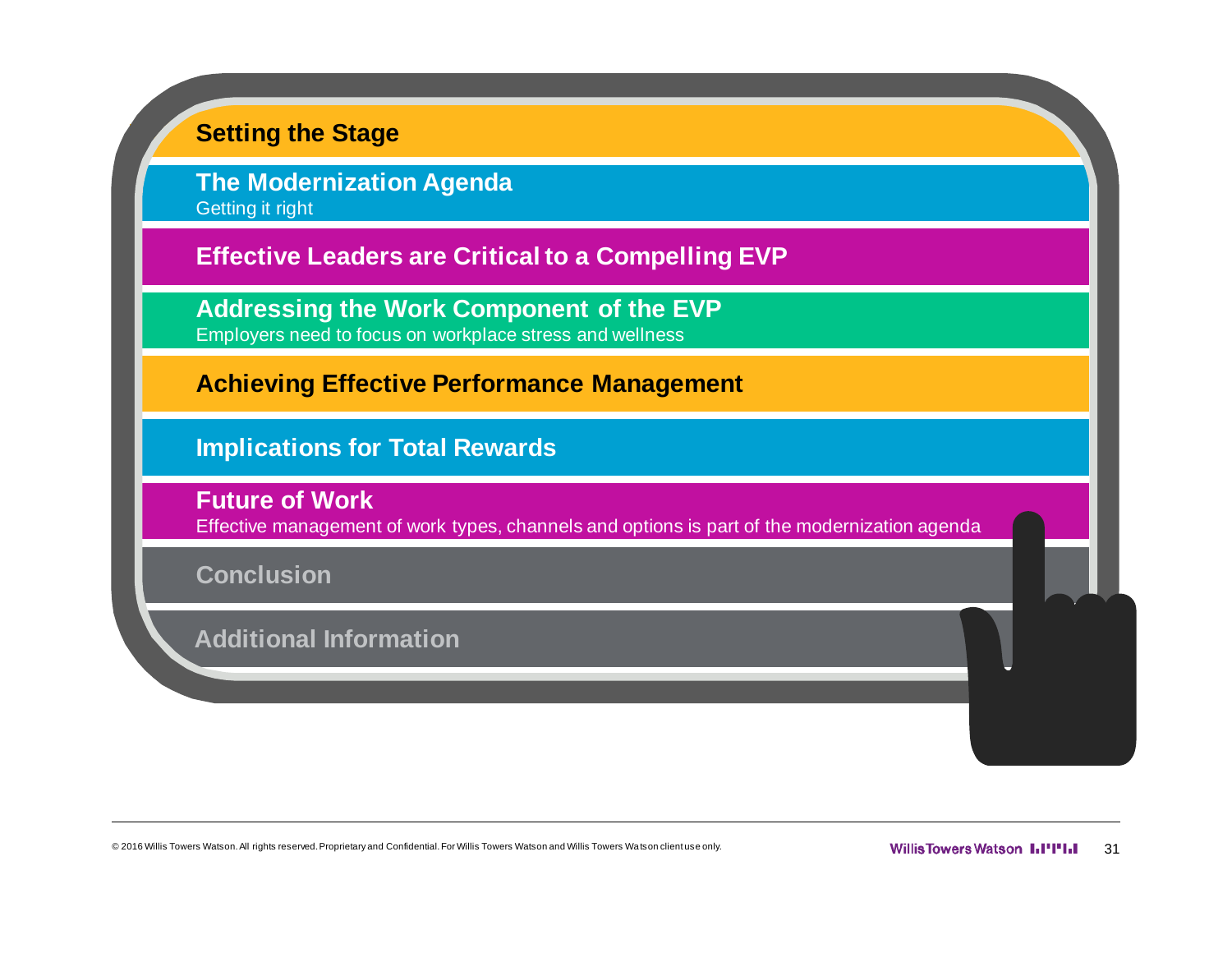# **The Reality: The employment relationship is changing**

The plurality of work options is here…



© 2016 Willis Towers Watson. All rights reserved. Proprietary and Confidential. For Willis Towers Watson and Willis Towers Watson client use only. **32** Willis Towers Watson **1.1''I'.** 32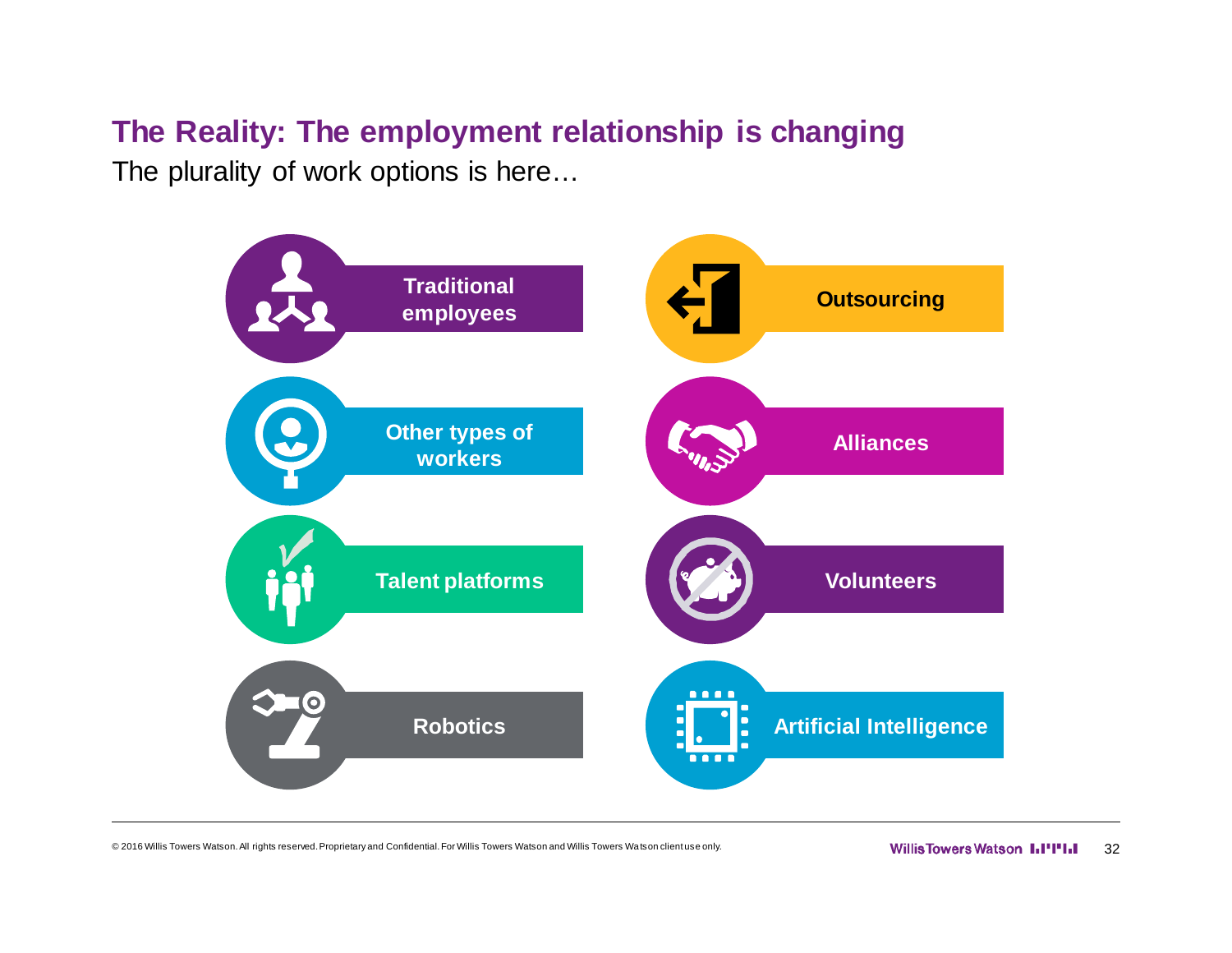# **Resulting in fundamental shifts in how work and organizations are organized**

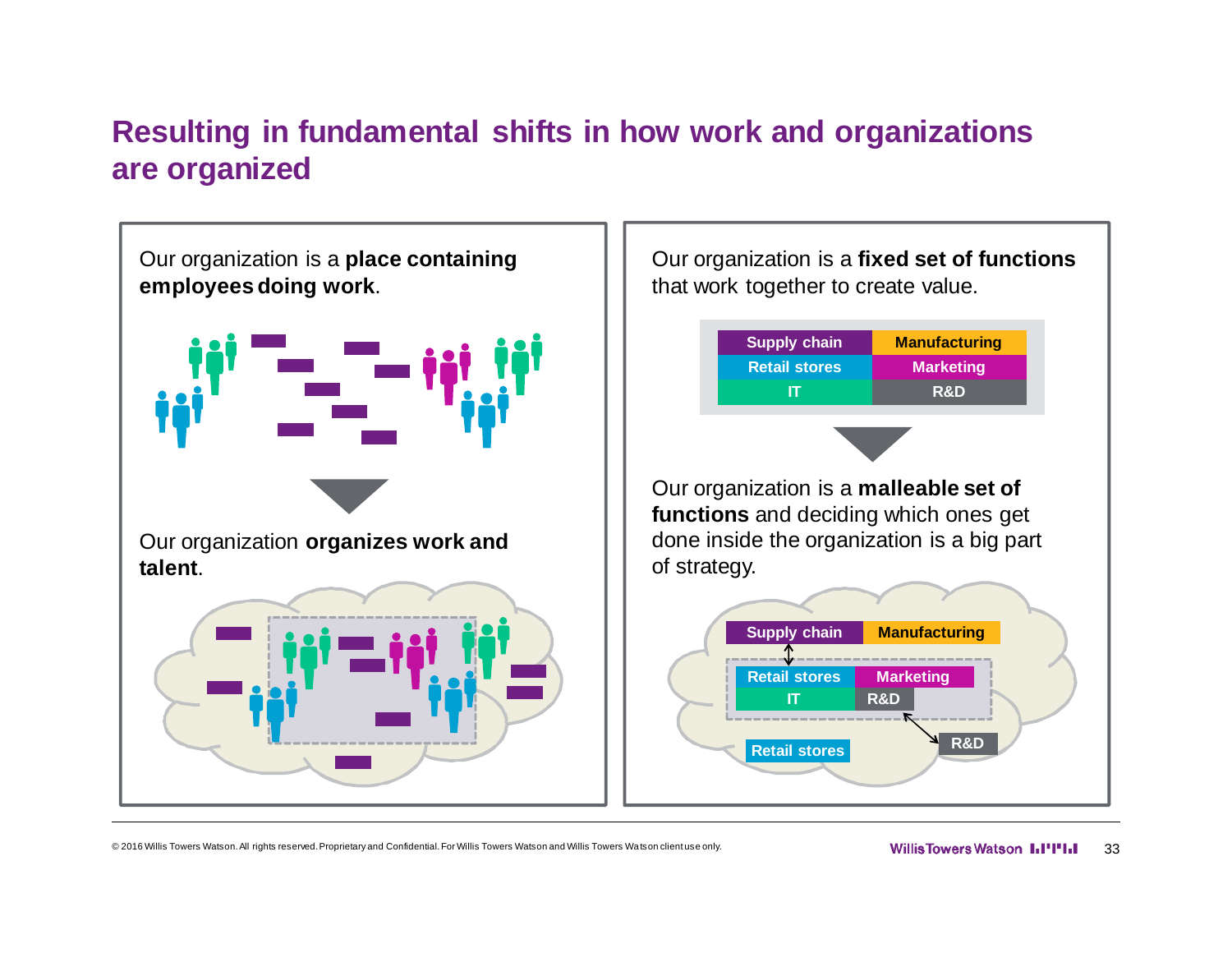**The use of non-employee talent is increasing and having an impact on businesses**

**Growth in share of non-employee talent expected over next three years 25% globally 24% globally 46% Of all managers say they manage at least one contingent worker on their team 12% U.S. middle market 25% U.S. middle market 38% middle market**

**Of all managers say they manage at least one contractor**

**U.S.** 

**globally**

**Of companies report changing their workforce activities enabling them to use more non-employee talent due to technology now or in in the next three years**

**40%**

**54%**

**globally**

**U.S. middle market**

© 2016 Willis Towers Watson. All rights reserved. Proprietary and Confidential. For Willis Towers Watson and Willis Towers Watson client use only. **34 Servey and Deverthian 1990 and Figure** 34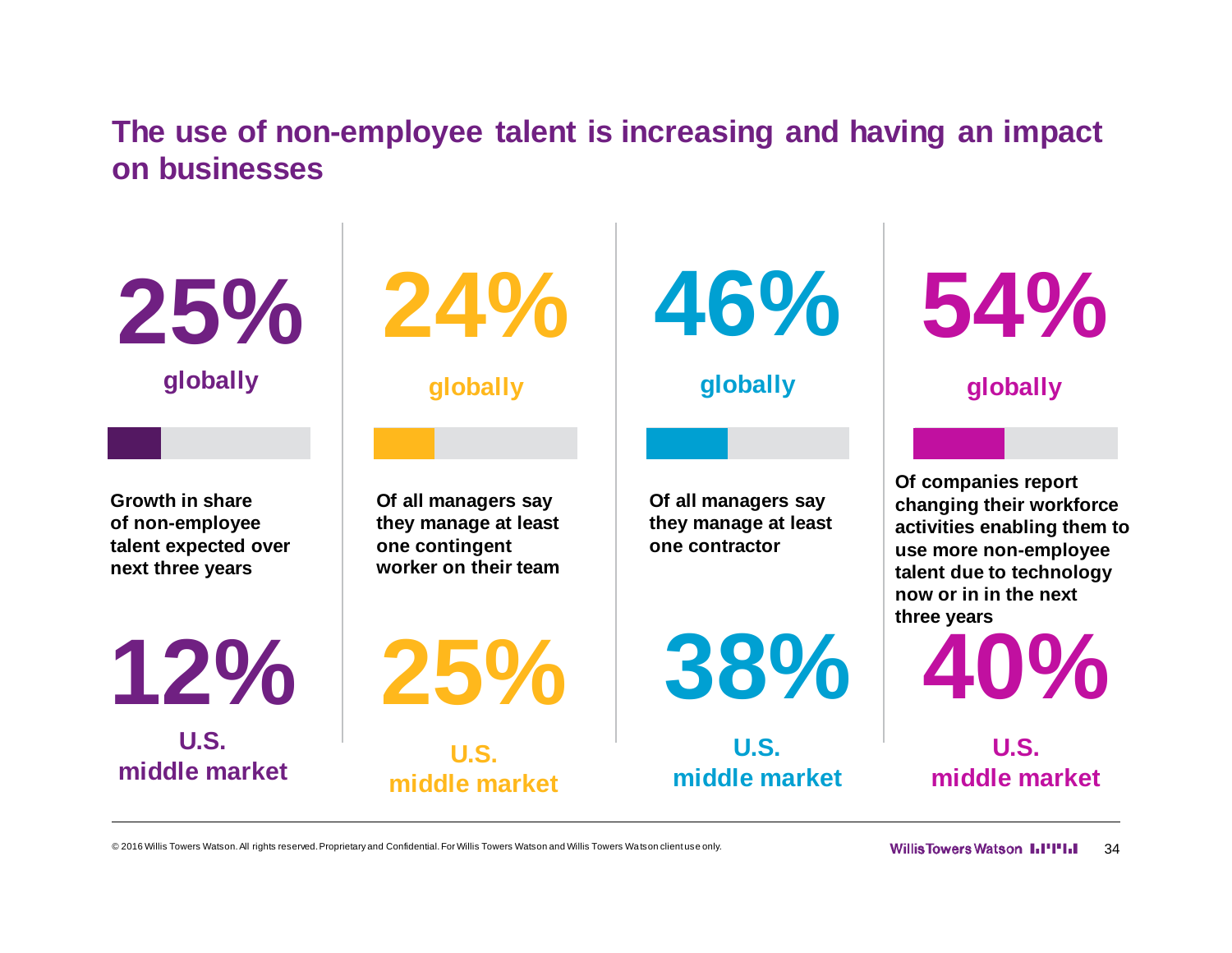#### **Identify the tipping points**

While jobs filled by employees will continue to be the dominant means for getting work done, companies are experiencing challenges in two key areas



- attracting & retaining and market supply (e.g., software development talent)
- By deconstructing jobs companies can change the talent curve creating supply for select activities and tasks

■ Technology is fragmenting traditional skilled work into tasks that can increasingly be performed by less skilled talent (e.g., accounting, manufacturing assembly)

• There are significant cost opportunities to be realized by thinking beyond employment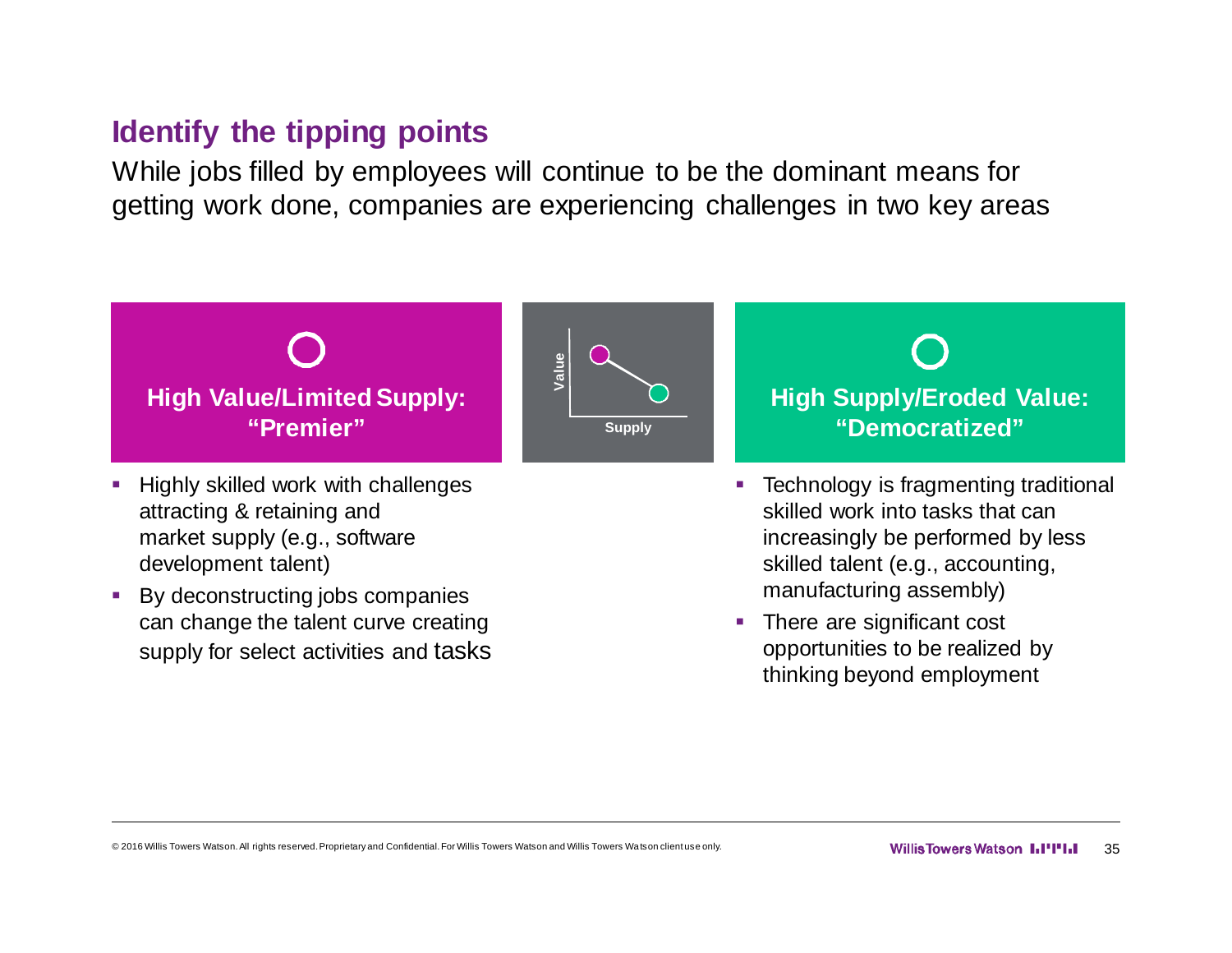

© 2016 Willis Towers Watson. All rights reserved. Proprietary and Confidential. For Willis Towers Watson and Willis Towers Watson client use only. **36 and Secure 2016 Willis Towers Watson III'III** 36